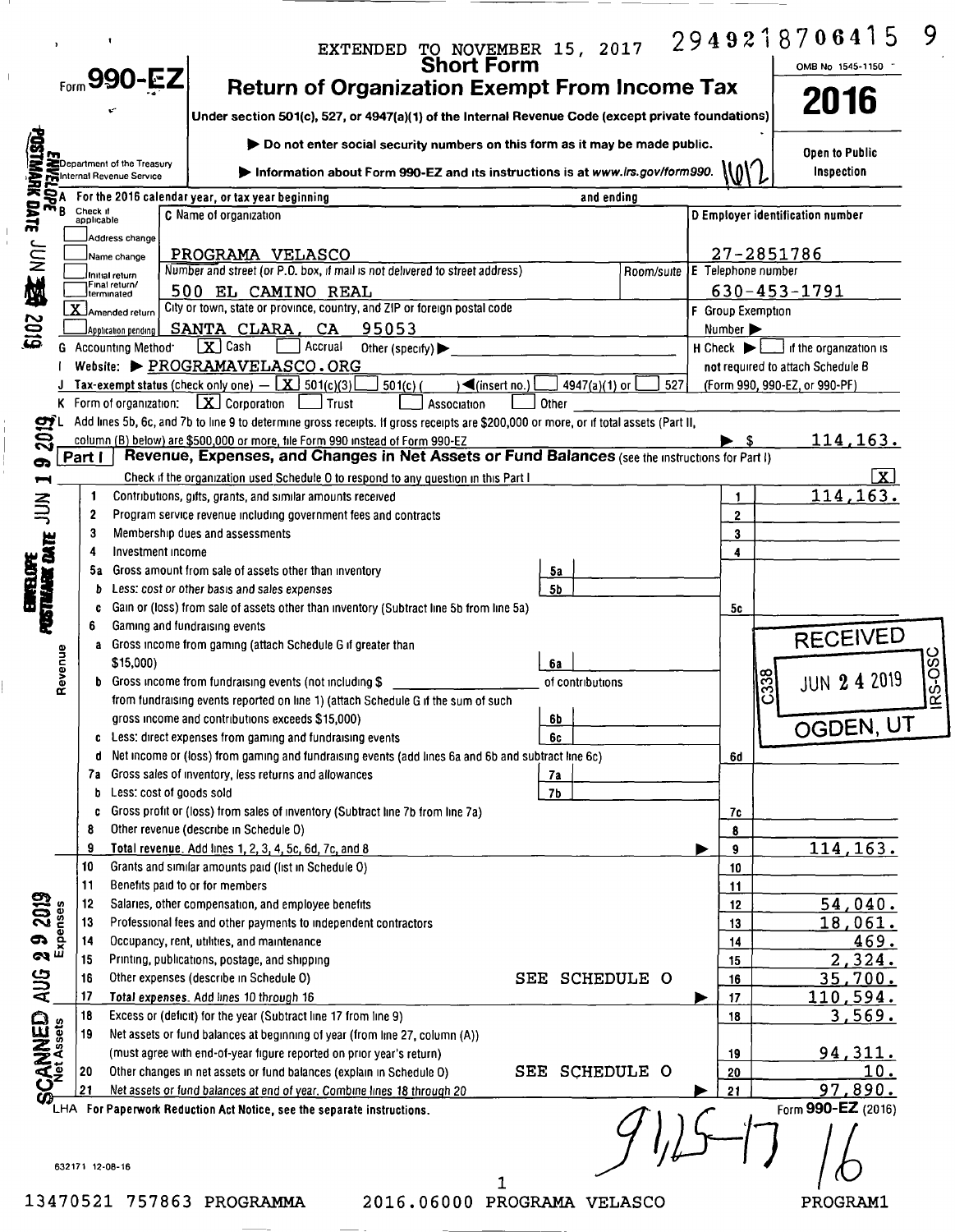|     | Form 990-EZ (2016)<br>PROGRAMA VELASCO                                                                                                                     |                     |                                       | 27-2851786                           | Page 2                                                     |
|-----|------------------------------------------------------------------------------------------------------------------------------------------------------------|---------------------|---------------------------------------|--------------------------------------|------------------------------------------------------------|
|     | <b>Balance Sheets (see the instructions for Part II)</b><br>Part il                                                                                        |                     |                                       |                                      |                                                            |
|     | Check if the organization used Schedule O to respond to any question in this Part II                                                                       |                     |                                       |                                      | $\mathbf{X}$                                               |
|     |                                                                                                                                                            |                     | (A) Beginning of year                 |                                      | (B) End of year                                            |
| 22  | Cash, savings, and investments                                                                                                                             |                     | 95,200.                               | 22                                   | 97,626.                                                    |
| 23  | Land and buildings                                                                                                                                         |                     |                                       | 23                                   |                                                            |
| 24  | SCHEDULE O<br>Other assets (describe in Schedule O)<br>SEE                                                                                                 |                     | 0                                     | 24                                   | 1,786.                                                     |
| 25  | <b>Total assets</b>                                                                                                                                        |                     | 95,200                                | 25                                   | 99,412.                                                    |
| 26  | SEE SCHEDULE O<br>Total liabilities (describe in Schedule O)                                                                                               |                     | 889.                                  | 26                                   | 1,522.                                                     |
| 27  | Net assets or fund balances (line 27 of column (B) must agree with line 21)                                                                                |                     | 94,311.                               | 27                                   | 97,890.                                                    |
|     | Part III   Statement of Program Service Accomplishments (see the instructions for Part III)                                                                |                     |                                       |                                      | <b>Expenses</b>                                            |
|     | Check if the organization used Schedule O to respond to any question in this Part III $\chi$                                                               |                     |                                       |                                      | (Required for section                                      |
|     | What is the organization's primary exempt purpose?SEE SCHEDULE O                                                                                           |                     |                                       |                                      | $501(c)(3)$ and $501(c)(4)$<br>organizations, optional for |
|     | Describe the organization's program service accomplishments for each of its three largest program services, as measured by expenses In a clear and concise |                     |                                       | others.)                             |                                                            |
|     | manner, describe the services provided, the number of persons benefited, and other relevant information for each program title                             |                     |                                       |                                      |                                                            |
| 28. | SCHOLARSHIPS TO EMPOWER THROUGH EDUCATION                                                                                                                  |                     |                                       |                                      |                                                            |
|     |                                                                                                                                                            |                     |                                       |                                      |                                                            |
|     |                                                                                                                                                            |                     |                                       |                                      |                                                            |
|     | (Grants \$<br>) If this amount includes foreign grants, check here                                                                                         |                     |                                       | 28a                                  |                                                            |
| 29. | INSPIRE CREATIVITY AND LEADERSHIP                                                                                                                          |                     |                                       |                                      |                                                            |
|     |                                                                                                                                                            |                     |                                       |                                      |                                                            |
|     |                                                                                                                                                            |                     |                                       |                                      |                                                            |
|     | (Grants \$<br>) If this amount includes foreign grants, check here                                                                                         |                     |                                       | l29a                                 |                                                            |
|     | 30 PROVIDE CARE-GIVERS MONTHLY WORKSHOPS FOCUSED                                                                                                           |                     | ON ADULT                              |                                      |                                                            |
|     | PESONAL GROWTH AND SELF-CARE                                                                                                                               |                     |                                       |                                      |                                                            |
|     |                                                                                                                                                            |                     |                                       |                                      |                                                            |
|     | (Grants \$<br>) If this amount includes foreign grants, check here                                                                                         |                     |                                       | 30a                                  |                                                            |
|     | SEE SCHEDULE O<br>31 Other program services (describe in Schedule O)                                                                                       |                     |                                       |                                      |                                                            |
|     | (Grants \$<br>) If this amount includes foreign grants, check here                                                                                         |                     |                                       | 31a                                  |                                                            |
|     | 32 Total program service expenses (add lines 28a through 31a)                                                                                              |                     |                                       | 32                                   | $0$ .                                                      |
|     | List of Officers, Directors, Trustees, and Key Employees (Ilst each one even if not compensated - see the instructions for Part M)<br>Part IV              |                     |                                       |                                      |                                                            |
|     | Check if the organization used Schedule O to respond to any question in this Part IV                                                                       |                     |                                       |                                      |                                                            |
|     |                                                                                                                                                            | (b) Average hours   | (C) Reportable                        | (0) Health benefits,                 | (e) Estimated                                              |
|     | (a) Name and title                                                                                                                                         | per week devoted to | compensation (Forms<br>W-2/1099-MISC) | contributions to<br>employee benefit | amount of other                                            |
|     |                                                                                                                                                            | position            | (if not paid, enter -0-)              | plans, and deferred<br>compensation  | compensation                                               |
|     | CYNTHIA MERTENS                                                                                                                                            |                     |                                       |                                      |                                                            |
|     | <b>SECRETARY</b>                                                                                                                                           | 1.00                | 0.                                    | О.                                   | $0_{\cdot}$                                                |
|     | <b>JUAN VELASCO</b>                                                                                                                                        |                     |                                       |                                      |                                                            |
|     | PRESIDENT                                                                                                                                                  | 2.00                | $\mathbf 0$ .                         | 0.                                   | <u>0.</u>                                                  |
|     | LUIS CALERO,<br>SJ                                                                                                                                         |                     |                                       |                                      |                                                            |
|     | <b>DIRECTOR</b>                                                                                                                                            | 1.00                | 0.                                    | 0.                                   | 0.                                                         |
|     | ANDY MARK                                                                                                                                                  |                     |                                       |                                      |                                                            |
|     | <b>TREASURER</b>                                                                                                                                           | 1.00                | 0.                                    | 0.                                   |                                                            |
|     | CHANTAL DEALCUAZ                                                                                                                                           |                     |                                       |                                      |                                                            |
|     |                                                                                                                                                            |                     |                                       |                                      | <u>0.</u>                                                  |
|     |                                                                                                                                                            |                     |                                       |                                      |                                                            |
|     | <b>DIRECTOR</b>                                                                                                                                            | 1.00                | 0.                                    | 0.                                   | 0.                                                         |
|     | PATTY RAUCH-NEUSTADTER                                                                                                                                     |                     |                                       |                                      |                                                            |
|     | <b>DIRECTOR</b>                                                                                                                                            | <u>1.00</u>         | Ο.                                    | О.                                   | <u>0.</u>                                                  |
|     | TITO DEALCUAZ                                                                                                                                              |                     |                                       |                                      |                                                            |
|     | <b>DIRECTOR</b>                                                                                                                                            | <u>1.00</u>         | 0.                                    | $\mathbf 0$ .                        | 0.                                                         |
|     | KATY ERKER-LYNCH                                                                                                                                           |                     |                                       |                                      |                                                            |
|     | <b>DIRECTOR</b>                                                                                                                                            | <u>1,00</u>         | 0.                                    | 0.                                   | 0.                                                         |
|     | SIDHARTHA ADHOLEKAR                                                                                                                                        |                     |                                       |                                      |                                                            |
|     | <b>DIRECTOR</b>                                                                                                                                            | <u>1.00</u>         | 0.                                    | 0.                                   | <u>0.</u>                                                  |
|     | NANCY SVOBODA                                                                                                                                              |                     |                                       |                                      |                                                            |
|     | <b>DIRECTOR</b>                                                                                                                                            | <u>1.00</u>         | 0.                                    | 0.                                   | 0.                                                         |
|     |                                                                                                                                                            |                     |                                       |                                      |                                                            |
|     |                                                                                                                                                            |                     |                                       |                                      |                                                            |
|     |                                                                                                                                                            |                     |                                       |                                      |                                                            |
|     | 632172 12-08-16                                                                                                                                            |                     |                                       |                                      | Form 990-EZ (2016)                                         |

13470521 757863 PROGRAMMA

 $\bar{\textbf{I}}$ 

 $\ddot{\phantom{a}}$ 

PROGRAMl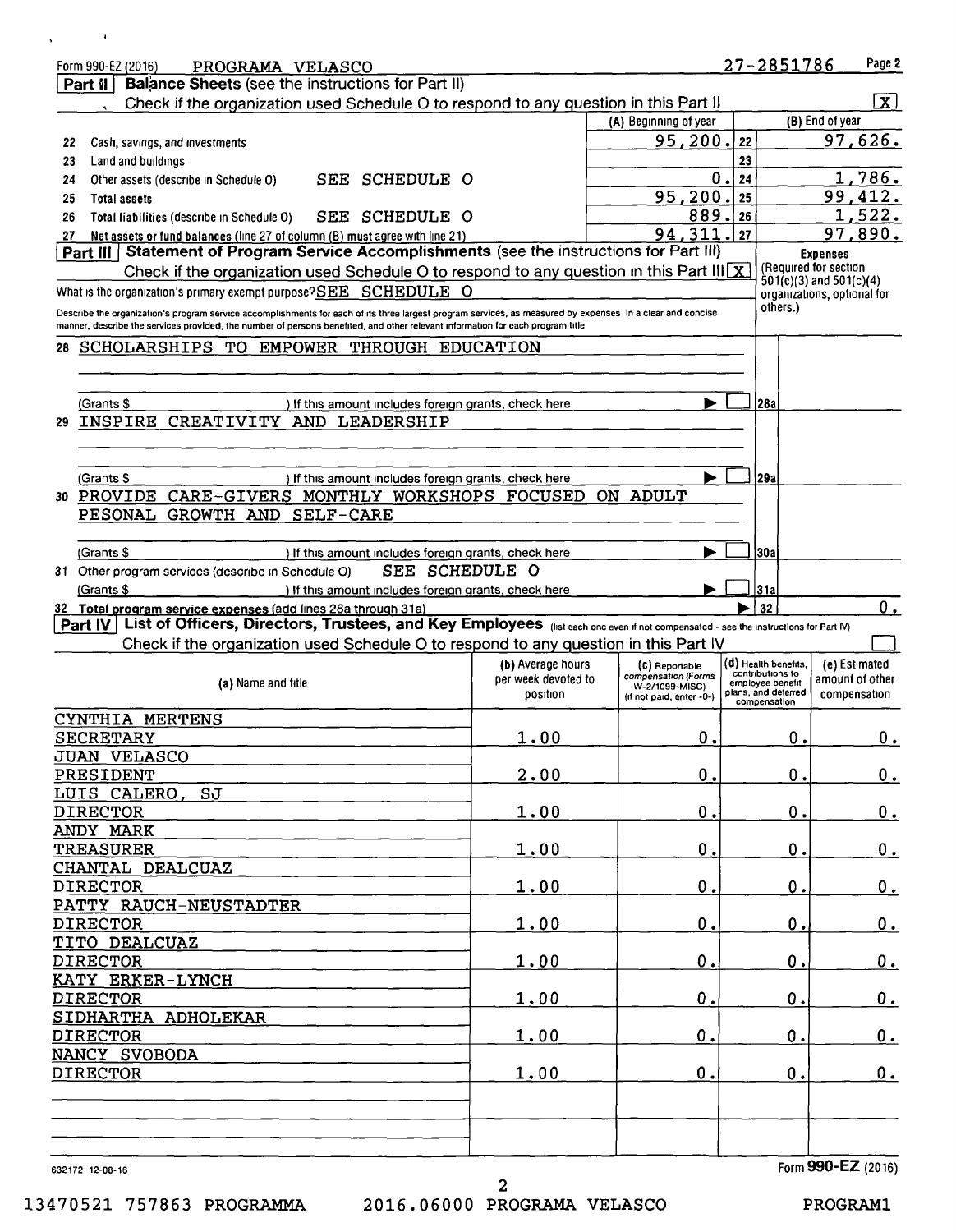|    | 27-2851786<br>Form 990-EZ (2016)<br>PROGRAMA VELASCO                                                                                              |                    |            | Page 3               |
|----|---------------------------------------------------------------------------------------------------------------------------------------------------|--------------------|------------|----------------------|
|    | Other Information (Note the Schedule A and personal benefit contract statement requirements in the<br>Part V                                      |                    |            |                      |
|    | instructions for Part V) Check if the organization used Sch. O to respond to any question in this Part V                                          |                    |            | $\boxed{\mathbf{X}}$ |
|    |                                                                                                                                                   |                    |            | Yes No               |
| 33 | Did the organization engage in any significant activity not previously reported to the IRS? If "Yes," provide a detailed description of each      |                    |            |                      |
|    | activity in Schedule O                                                                                                                            | 33                 |            | X.                   |
| 34 | Were any significant changes made to the organizing or governing documents? If "Yes," attach a conformed copy of the amended                      |                    |            |                      |
|    | documents if they reflect a change to the organization's name. Otherwise, explain the change on Schedule O (see instructions)                     | 34                 |            | X.                   |
|    | 35a Did the organization have unrelated business gross income of \$1,000 or more during the year from business activities (such as those reported |                    |            |                      |
|    | on lines 2, 6a, and 7a, among others)?                                                                                                            | 35a                |            | X                    |
|    | b If "Yes" to line 35a, has the organization filed a Form 990-T for the year? If "No," provide an explanation in Schedule O                       | 35b                | N/R        |                      |
|    | c Was the organization a section 501(c)(4), 501(c)(5), or 501(c)(6) organization subject to section 6033(e) notice, reporting, and proxy tax      |                    |            |                      |
|    | requirements during the year? If "Yes," complete Schedule C, Part III                                                                             | 35c                |            | X                    |
| 36 | Did the organization undergo a liquidation, dissolution, termination, or significant disposition of net assets during the year? If "Yes,"         |                    |            |                      |
|    | complete applicable parts of Schedule N                                                                                                           | 36                 |            | X.                   |
|    | 0.<br>37a<br>37a Enter amount of political expenditures, direct or indirect, as described in the instructions                                     |                    |            |                      |
|    | b Did the organization file Form 1120-POL for this year?                                                                                          | 37 <sub>b</sub>    |            | X.                   |
|    | 38a Did the organization borrow from, or make any loans to, any officer, director, trustee, or key employee or were any such loans made           |                    |            |                      |
|    | in a prior year and still outstanding at the end of the tax year covered by this return?                                                          | <b>38a</b>         |            | X.                   |
|    | N/A<br>38b<br><b>b</b> If "Yes," complete Schedule L, Part II and enter the total amount involved                                                 |                    |            |                      |
| 39 | Section 501(c)(7) organizations. Enter:                                                                                                           |                    |            |                      |
|    | N/A<br>a Initiation fees and capital contributions included on line 9<br>39a                                                                      |                    |            |                      |
|    | N/A<br>39b<br><b>b</b> Gross receipts, included on line 9, for public use of club facilities                                                      |                    |            |                      |
|    | 40a Section 501(c)(3) organizations. Enter amount of tax imposed on the organization during the year under:                                       |                    |            |                      |
|    | $0.$ ; section 4955<br>0.<br>section $4911$<br>$0.$ ; section 4912                                                                                |                    |            |                      |
|    | b Section 501(c)(3), 501(c)(4), and 501(c)(29) organizations. Did the organization engage in any section 4958 excess benefit                      |                    |            |                      |
|    | transaction during the year, or did it engage in an excess benefit transaction in a prior year that has not been reported on any                  |                    |            |                      |
|    | of its prior Forms 990 or 990-EZ? If "Yes," complete Schedule L, Part I                                                                           | 40b                |            | X.                   |
|    |                                                                                                                                                   |                    |            |                      |
|    | c Section 501(c)(3), 501(c)(4), and 501(c)(29) organizations Enter amount of tax imposed on<br>0.                                                 |                    |            |                      |
|    | organization managers or disqualified persons during the year under sections 4912, 4955, and 4958                                                 |                    |            |                      |
|    | d Section 501(c)(3), 501(c)(4), and 501(c)(29) organizations. Enter amount of tax on line 40c reimbursed<br>$0_{\cdot}$                           |                    |            |                      |
|    | by the organization                                                                                                                               |                    |            |                      |
|    | e All organizations. At any time during the tax year, was the organization a party to a prohibited tax shelter                                    |                    |            | $\mathbf{x}$         |
|    | transaction? If "Yes," complete Form 8886-T                                                                                                       | 40e                |            |                      |
| 41 | List the states with which a copy of this return is filed $\blacktriangleright$ CA.<br>Telephone no. $\blacktriangleright$ 408-550-6853           |                    |            |                      |
|    | 42a The organization's books are in care of DUAN VELASCO<br>$2IP + 4$ $\triangleright$ 95053                                                      |                    |            |                      |
|    | Located at > 500 EL CAMINO REAL, SANTA CLARA,<br>CA                                                                                               |                    |            |                      |
|    | b At any time during the calendar year, did the organization have an interest in or a signature or other authority                                |                    | <b>Yes</b> | <b>No</b>            |
|    | over a financial account in a foreign country (such as a bank account, securities account, or other financial                                     |                    |            | $\mathbf{x}$         |
|    | account)?                                                                                                                                         | 42b                |            |                      |
|    | If "Yes," enter the name of the foreign country: $\blacktriangleright$                                                                            |                    |            |                      |
|    | See the instructions for exceptions and filing requirements for FinCEN Form 114, Report of Foreign Bank and Financial Accounts (FBAR).            |                    |            |                      |
|    | c At any time during the calendar year, did the organization maintain an office outside the United States?                                        | 42c                |            | X                    |
|    | If "Yes," enter the name of the foreign country: $\blacktriangleright$                                                                            |                    |            |                      |
| 43 | Section 4947(a)(1) nonexempt charitable trusts filing Form 990-EZ in lieu of Form 1041 - Check here                                               |                    |            |                      |
|    | 43<br>and enter the amount of tax-exempt interest received or accrued during the tax year                                                         | N/A                |            |                      |
|    |                                                                                                                                                   |                    |            |                      |
|    |                                                                                                                                                   |                    | Yes        | <u>No</u>            |
|    | 44a Did the organization maintain any donor advised funds during the year? If "Yes," Form 990 must be completed instead of                        |                    |            |                      |
|    | Form 990-EZ                                                                                                                                       | 44a                |            | <u>x</u>             |
|    | b Did the organization operate one or more hospital facilities during the year? If "Yes," Form 990 must be completed instead                      |                    |            |                      |
|    | of Form 990-EZ                                                                                                                                    | 44b                |            | <u>x</u>             |
|    | c Did the organization receive any payments for indoor tanning services during the year?                                                          | 44c                |            | X                    |
|    | d If "Yes" to line 44c, has the organization filed a Form 720 to report these payments? If "No," provide an explanation                           |                    |            |                      |
|    | in Schedule O                                                                                                                                     | 44d                |            |                      |
|    | 45a Did the organization have a controlled entity within the meaning of section 512(b)(13)?                                                       | 45a                |            | X                    |
|    | <b>b</b> Did the organization receive any payment from or engage in any transaction with a controlled entity within the meaning of section        |                    |            |                      |
|    | 512(b)(13)? If 'Yes,' Form 990 and Schedule R may need to be completed instead of Form 990-EZ (see instructions)                                  | 45b                |            |                      |
|    |                                                                                                                                                   | Form 990-EZ (2016) |            |                      |
|    | 632173 12-08-16                                                                                                                                   |                    |            |                      |

 $\mathbf{r}$ 

 $\begin{array}{c} \rule{6mm}{2mm} \rule{2mm}{2mm} \rule{2mm}{2mm} \rule{2mm}{2mm} \rule{2mm}{2mm} \rule{2mm}{2mm} \rule{2mm}{2mm} \rule{2mm}{2mm} \rule{2mm}{2mm} \rule{2mm}{2mm} \rule{2mm}{2mm} \rule{2mm}{2mm} \rule{2mm}{2mm} \rule{2mm}{2mm} \rule{2mm}{2mm} \rule{2mm}{2mm} \rule{2mm}{2mm} \rule{2mm}{2mm} \rule{2mm}{2mm} \rule{2mm}{2mm} \rule{2mm}{2mm} \rule{2mm}{2mm} \rule{2mm}{2mm} \rule{2mm}{$ 

 $\frac{1}{2}$ 

 $\bar{1}$ 

3 13470521 757863 PROGRAMMA 2016.06000 PROGRAMA VELASCO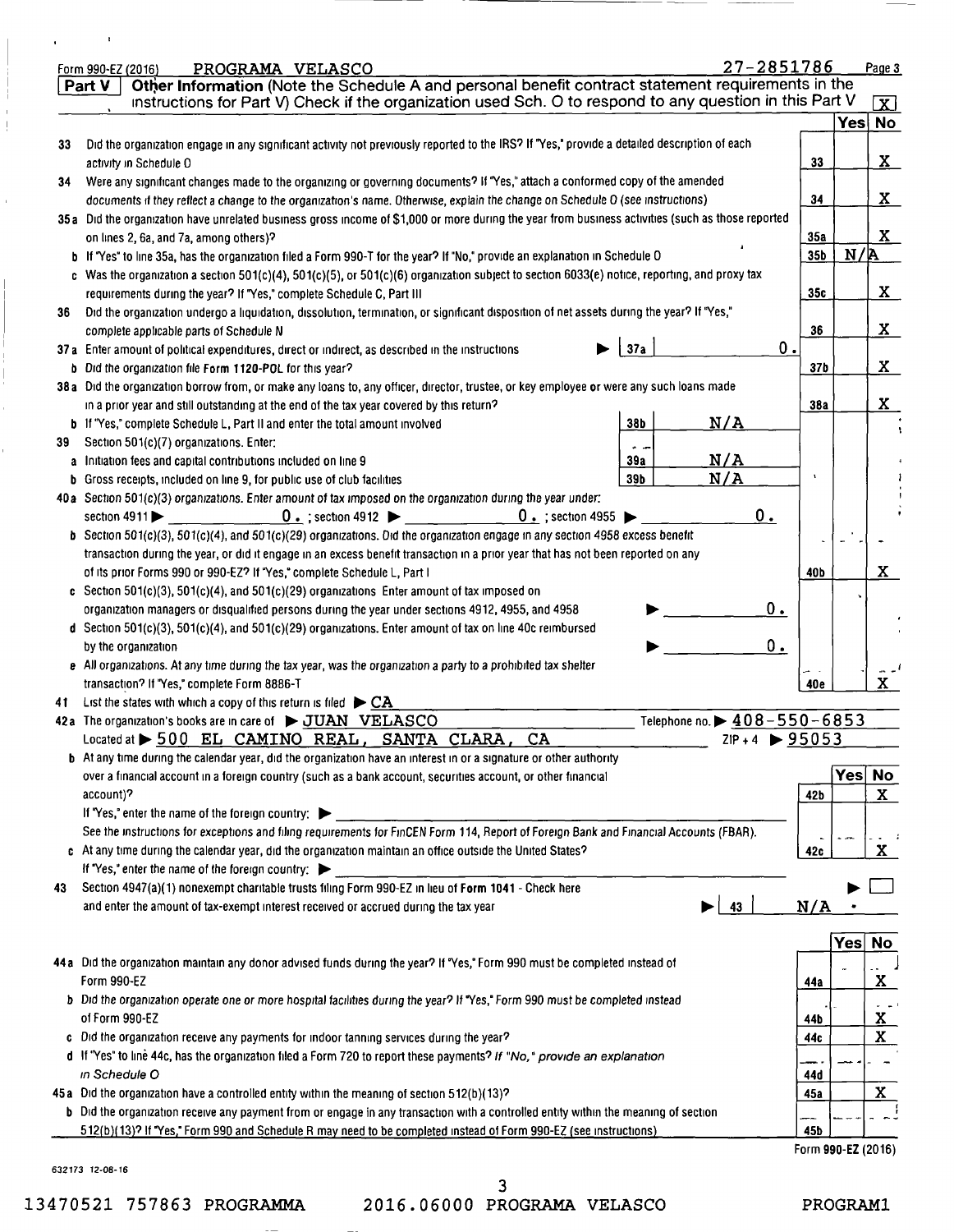| Form 990-EZ (2016)                                 | PROGRAMA VELASCO                                                                                                                                                                                                                                                   |                            |                     |                                       | 27-2851786                           | Page 4                         |
|----------------------------------------------------|--------------------------------------------------------------------------------------------------------------------------------------------------------------------------------------------------------------------------------------------------------------------|----------------------------|---------------------|---------------------------------------|--------------------------------------|--------------------------------|
| 46                                                 |                                                                                                                                                                                                                                                                    |                            |                     |                                       |                                      | Yes<br><b>No</b>               |
|                                                    | Did the organization engage, directly or indirectly, in political campaign activities on behalf of or in opposition to candidates for public office?<br>If "Yes," complete Schedule C, Part I                                                                      |                            |                     |                                       |                                      | X.<br>46                       |
|                                                    | <b>Part VI</b> Section 501(c)(3) organizations only                                                                                                                                                                                                                |                            |                     |                                       |                                      |                                |
|                                                    | All section 501(c)(3) organizations must answer questions 47-49b and 52, and complete the tables for lines 50 and 51.                                                                                                                                              |                            |                     |                                       |                                      |                                |
|                                                    | Check if the organization used Schedule O to respond to any question in this Part VI                                                                                                                                                                               |                            |                     |                                       |                                      | Yes<br><b>No</b>               |
|                                                    | Did the organization engage in lobbying activities or have a section 501(h) election in effect during the tax year? If "Yes," complete Sch. C, Part II                                                                                                             |                            |                     |                                       |                                      | $\overline{\mathbf{X}}$<br>47  |
|                                                    | is the organization a school as described in section $170(b)(1)(A)(u)$ ? If "Yes," complete Schedule E                                                                                                                                                             |                            |                     |                                       |                                      | $\mathbf x$<br>48              |
|                                                    | 49a Did the organization make any transfers to an exempt non-charitable related organization?                                                                                                                                                                      |                            |                     |                                       |                                      | $\mathbf{x}$<br>49a            |
|                                                    | b If "Yes," was the related organization a section 527 organization?                                                                                                                                                                                               |                            |                     |                                       |                                      | 49b                            |
|                                                    | Complete this table for the organization's five highest compensated employees (other than officers, directors, trustees, and key employees) who each received more                                                                                                 |                            |                     |                                       |                                      |                                |
|                                                    | than \$100,000 of compensation from the organization. If there is none, enter "None."<br>(a) Name and title of each employee                                                                                                                                       |                            | (b) Average hours   | (C) Reportable                        | ( <b>d</b> ) Health benefits,        | (e) Estimated                  |
|                                                    |                                                                                                                                                                                                                                                                    |                            | per week devoted to | compensation (Forms<br>W-2/1099-MISC) | contributions to<br>employee benefit | amount of other                |
|                                                    |                                                                                                                                                                                                                                                                    | <b>NONE</b>                | position            |                                       | plans, and deferred<br>compensation  | compensation                   |
|                                                    |                                                                                                                                                                                                                                                                    |                            |                     |                                       |                                      |                                |
|                                                    |                                                                                                                                                                                                                                                                    |                            |                     |                                       |                                      |                                |
|                                                    |                                                                                                                                                                                                                                                                    |                            |                     |                                       |                                      |                                |
|                                                    |                                                                                                                                                                                                                                                                    |                            |                     |                                       |                                      |                                |
|                                                    |                                                                                                                                                                                                                                                                    |                            |                     |                                       |                                      |                                |
|                                                    |                                                                                                                                                                                                                                                                    |                            |                     |                                       |                                      |                                |
|                                                    |                                                                                                                                                                                                                                                                    |                            |                     |                                       |                                      |                                |
|                                                    |                                                                                                                                                                                                                                                                    |                            |                     |                                       |                                      |                                |
|                                                    | Total number of other employees paid over \$100,000<br>Complete this table for the organization's five highest compensated independent contractors who each received more than \$100,000 of compensation from the<br>organization. If there is none, enter "None." | <b>NONE</b>                |                     |                                       |                                      |                                |
|                                                    | (a) Name and business address of each independent contractor                                                                                                                                                                                                       |                            |                     | (b) Type of service                   |                                      | (c) Compensation               |
|                                                    |                                                                                                                                                                                                                                                                    |                            |                     |                                       |                                      |                                |
|                                                    |                                                                                                                                                                                                                                                                    |                            |                     |                                       |                                      |                                |
|                                                    |                                                                                                                                                                                                                                                                    |                            |                     |                                       |                                      |                                |
|                                                    |                                                                                                                                                                                                                                                                    |                            |                     |                                       |                                      |                                |
|                                                    | d Total number of other independent contractors each receiving over \$100,000                                                                                                                                                                                      |                            |                     |                                       |                                      |                                |
|                                                    | Did the organization complete Schedule A? Note: All section 501(c)(3) organizations must attach a                                                                                                                                                                  |                            |                     |                                       | $\mathbf{x}$                         | Yes<br>No.                     |
|                                                    | completed Schedule A<br>Under penalties of perjury, I declare that I have examined this return, including accompanying schedules and statements, and to the best of my knowledge and belief, it is                                                                 |                            |                     |                                       |                                      |                                |
|                                                    | true, correct, and complete. Declaration of preparer (other than officer) is based on all information of which preparer has any knowledge.                                                                                                                         |                            |                     |                                       |                                      |                                |
|                                                    | Signature of officer                                                                                                                                                                                                                                               |                            |                     |                                       |                                      |                                |
|                                                    | JUAN VELASCO, PRESIDENT<br>Type or print name and title                                                                                                                                                                                                            |                            |                     |                                       |                                      |                                |
|                                                    | Print/Type preparer's name                                                                                                                                                                                                                                         | ¶reparer's signature       | Date                | Check<br>Y                            | PTIN                                 |                                |
|                                                    |                                                                                                                                                                                                                                                                    |                            |                     | self-employed                         |                                      |                                |
|                                                    | FRANCES L FISHER                                                                                                                                                                                                                                                   | <b>RANCES</b>              | 05/21/19 <br>FISHER |                                       |                                      | P00087140                      |
|                                                    | Firm's name FRANCES L FISHER                                                                                                                                                                                                                                       | <b>CPA</b>                 |                     |                                       | Firm's EIN ▶ 94-2420647              |                                |
|                                                    | Firm's address $\blacktriangleright$ 275 ALVISO                                                                                                                                                                                                                    | <b>STREET</b>              |                     | Phone no.                             | $408 - 249 - 7163$                   |                                |
| 51<br>Sign<br>Here<br>Paid<br>Preparer<br>Use Only | May the IRS discuss this return with the preparer shown above? See instructions                                                                                                                                                                                    | SANTA CLARA, CA 95050-5947 |                     |                                       |                                      | $\boxed{\mathbf{X}}$ Yes<br>No |

632174 12-08-16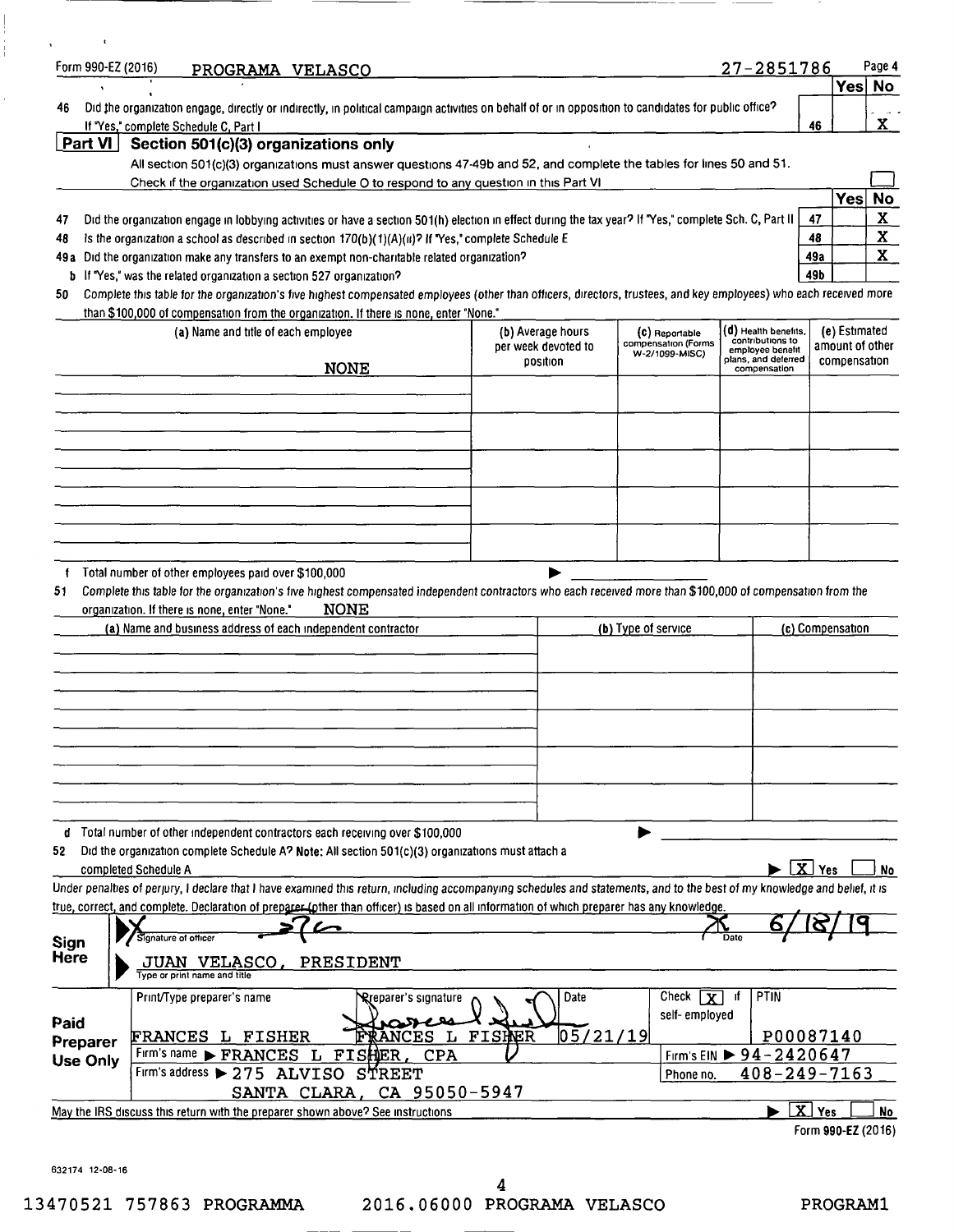| (Form 990 or 990-EZ) |  |  |  |
|----------------------|--|--|--|
|----------------------|--|--|--|

# SCHEDULE A **Public Charity Status and Public Support**  $\begin{array}{r} \text{OMB No 1545-0047} \\ \text{Common 990 or 990-EZ)} \\ \text{Complete if the organization is a section 501(c)(3) organization or a section} \end{array}$

4947(a)(1) nonexempt charitable trust.

Department of the Treasury **light of the Treasury <b>light** Attach to Form 990 or Form 990-EZ.<br>Internal Revenue Service

Information about Schedule A (Form 990 or 990-EZ) and its instructions is at www.lrs.gov/form990.

| OMB No 1545-0047      |
|-----------------------|
|                       |
| '016                  |
|                       |
| <b>Open to Public</b> |
| Inspection            |

Name of the organization **Employer identification** number

|       |                                                                                                         | name or me organization                                                                                                                       | PROGRAMA VELASCO |                                                        |     |                                 |                        |  | 27-2851786                                                                      |
|-------|---------------------------------------------------------------------------------------------------------|-----------------------------------------------------------------------------------------------------------------------------------------------|------------------|--------------------------------------------------------|-----|---------------------------------|------------------------|--|---------------------------------------------------------------------------------|
|       | Part I<br>Reason for Public Charity Status (All organizations must complete this part) See instructions |                                                                                                                                               |                  |                                                        |     |                                 |                        |  |                                                                                 |
|       |                                                                                                         | The organization is not a private foundation because it is: (For lines 1 through 12, check only one box.)                                     |                  |                                                        |     |                                 |                        |  |                                                                                 |
| 1     | A church, convention of churches, or association of churches described in section 170(b)(1)(A)(i).      |                                                                                                                                               |                  |                                                        |     |                                 |                        |  |                                                                                 |
| 2     | A school described in section 170(b)(1)(A)(ii). (Attach Schedule E (Form 990 or 990-EZ).)               |                                                                                                                                               |                  |                                                        |     |                                 |                        |  |                                                                                 |
| З     | A hospital or a cooperative hospital service organization described in section 170(b)(1)(A)(iii).       |                                                                                                                                               |                  |                                                        |     |                                 |                        |  |                                                                                 |
| 4     |                                                                                                         | A medical research organization operated in conjunction with a hospital described in section 170(b)(1)(A)(iii). Enter the hospital's name,    |                  |                                                        |     |                                 |                        |  |                                                                                 |
|       |                                                                                                         | city, and state.                                                                                                                              |                  |                                                        |     |                                 |                        |  |                                                                                 |
| 5     |                                                                                                         | An organization operated for the benefit of a college or university owned or operated by a governmental unit described in                     |                  |                                                        |     |                                 |                        |  |                                                                                 |
|       |                                                                                                         | section 170(b)(1)(A)(iv). (Complete Part II)                                                                                                  |                  |                                                        |     |                                 |                        |  |                                                                                 |
| 6     |                                                                                                         | A federal, state, or local government or governmental unit described in section 170(b)(1)(A)(v).                                              |                  |                                                        |     |                                 |                        |  |                                                                                 |
| 7     | $\lfloor x \rfloor$                                                                                     | An organization that normally receives a substantial part of its support from a governmental unit or from the general public described in     |                  |                                                        |     |                                 |                        |  |                                                                                 |
|       |                                                                                                         | section 170(b)(1)(A)(vi). (Complete Part II)                                                                                                  |                  |                                                        |     |                                 |                        |  |                                                                                 |
| 8     |                                                                                                         | A community trust described in section 170(b)(1)(A)(vi). (Complete Part II.)                                                                  |                  |                                                        |     |                                 |                        |  |                                                                                 |
| 9     |                                                                                                         | An agricultural research organization described in section 170(b)(1)(A)(ix) operated in conjunction with a land-grant college                 |                  |                                                        |     |                                 |                        |  |                                                                                 |
|       |                                                                                                         | or university or a non-land-grant college of agriculture (see instructions) Enter the name, city, and state of the college or                 |                  |                                                        |     |                                 |                        |  |                                                                                 |
|       |                                                                                                         | university:                                                                                                                                   |                  |                                                        |     |                                 |                        |  |                                                                                 |
| 10    |                                                                                                         | An organization that normally receives: (1) more than 33 1/3% of its support from contributions, membership fees, and gross receipts from     |                  |                                                        |     |                                 |                        |  |                                                                                 |
|       |                                                                                                         | activities related to its exempt functions - subject to certain exceptions, and (2) no more than 33 1/3% of its support from gross investment |                  |                                                        |     |                                 |                        |  |                                                                                 |
|       |                                                                                                         | income and unrelated business taxable income (less section 511 tax) from businesses acquired by the organization after June 30, 1975.         |                  |                                                        |     |                                 |                        |  |                                                                                 |
|       |                                                                                                         | See section 509(a)(2). (Complete Part III)                                                                                                    |                  |                                                        |     |                                 |                        |  |                                                                                 |
| 11    |                                                                                                         | An organization organized and operated exclusively to test for public safety See section 509(a)(4).                                           |                  |                                                        |     |                                 |                        |  |                                                                                 |
| 12    |                                                                                                         | An organization organized and operated exclusively for the benefit of, to perform the functions of, or to carry out the purposes of one or    |                  |                                                        |     |                                 |                        |  |                                                                                 |
|       |                                                                                                         | more publicly supported organizations described in section 509(a)(1) or section 509(a)(2). See section 509(a)(3). Check the box in            |                  |                                                        |     |                                 |                        |  |                                                                                 |
|       |                                                                                                         | lines 12a through 12d that describes the type of supporting organization and complete lines 12e, 12f, and 12g                                 |                  |                                                        |     |                                 |                        |  |                                                                                 |
| a     |                                                                                                         | Type I. A supporting organization operated, supervised, or controlled by its supported organization(s), typically by giving                   |                  |                                                        |     |                                 |                        |  |                                                                                 |
|       |                                                                                                         | the supported organization(s) the power to regularly appoint or elect a majority of the directors or trustees of the supporting               |                  |                                                        |     |                                 |                        |  |                                                                                 |
|       |                                                                                                         | organization You must complete Part IV, Sections A and B.                                                                                     |                  |                                                        |     |                                 |                        |  |                                                                                 |
| b     |                                                                                                         | Type II. A supporting organization supervised or controlled in connection with its supported organization(s), by having                       |                  |                                                        |     |                                 |                        |  |                                                                                 |
|       |                                                                                                         | control or management of the supporting organization vested in the same persons that control or manage the supported                          |                  |                                                        |     |                                 |                        |  |                                                                                 |
|       |                                                                                                         | organization(s). You must complete Part IV, Sections A and C.                                                                                 |                  |                                                        |     |                                 |                        |  |                                                                                 |
| c     |                                                                                                         | Type III functionally integrated. A supporting organization operated in connection with, and functionally integrated with,                    |                  |                                                        |     |                                 |                        |  |                                                                                 |
|       |                                                                                                         | its supported organization(s) (see instructions) You must complete Part IV, Sections A, D, and E.                                             |                  |                                                        |     |                                 |                        |  |                                                                                 |
| d     |                                                                                                         | Type III non-functionally integrated. A supporting organization operated in connection with its supported organization(s)                     |                  |                                                        |     |                                 |                        |  |                                                                                 |
|       |                                                                                                         | that is not functionally integrated. The organization generally must satisfy a distribution requirement and an attentiveness                  |                  |                                                        |     |                                 |                        |  |                                                                                 |
|       |                                                                                                         | requirement (see instructions). You must complete Part IV, Sections A and D, and Part V.                                                      |                  |                                                        |     |                                 |                        |  |                                                                                 |
| е     |                                                                                                         | Check this box if the organization received a written determination from the IRS that it is a Type I, Type II, Type III                       |                  |                                                        |     |                                 |                        |  |                                                                                 |
|       |                                                                                                         | functionally integrated, or Type III non-functionally integrated supporting organization.                                                     |                  |                                                        |     |                                 |                        |  |                                                                                 |
|       |                                                                                                         | Enter the number of supported organizations                                                                                                   |                  |                                                        |     |                                 |                        |  |                                                                                 |
|       |                                                                                                         | Provide the following information about the supported organization(s)                                                                         |                  |                                                        |     | (iv) Is the organization listed |                        |  |                                                                                 |
|       |                                                                                                         | (i) Name of supported<br>organization                                                                                                         | $(ii)$ EIN       | (iii) Type of organization<br>(described on lines 1-10 |     | in your governing document?     | (v) Amount of monetary |  | (vi) Amount of other<br>support (see instructions)   support (see instructions) |
|       |                                                                                                         |                                                                                                                                               |                  | above (see instructions))                              | Yes | No                              |                        |  |                                                                                 |
|       |                                                                                                         |                                                                                                                                               |                  |                                                        |     |                                 |                        |  |                                                                                 |
|       |                                                                                                         |                                                                                                                                               |                  |                                                        |     |                                 |                        |  |                                                                                 |
|       |                                                                                                         |                                                                                                                                               |                  |                                                        |     |                                 |                        |  |                                                                                 |
|       |                                                                                                         |                                                                                                                                               |                  |                                                        |     |                                 |                        |  |                                                                                 |
|       |                                                                                                         |                                                                                                                                               |                  |                                                        |     |                                 |                        |  |                                                                                 |
|       |                                                                                                         |                                                                                                                                               |                  |                                                        |     |                                 |                        |  |                                                                                 |
|       |                                                                                                         |                                                                                                                                               |                  |                                                        |     |                                 |                        |  |                                                                                 |
|       |                                                                                                         |                                                                                                                                               |                  |                                                        |     |                                 |                        |  |                                                                                 |
|       |                                                                                                         |                                                                                                                                               |                  |                                                        |     |                                 |                        |  |                                                                                 |
| Total |                                                                                                         |                                                                                                                                               |                  |                                                        |     |                                 |                        |  |                                                                                 |
|       |                                                                                                         | LHA For Paperwork Reduction Act Notice, see the Instructions for Form 990 or 990-EZ. 632021 09-21-16 Schedule A (Form 990 or 990-EZ) 2016     |                  |                                                        |     |                                 |                        |  |                                                                                 |

5 13470521 757863 PROGRAMMA 2016.06000 PROGRAMA VELASCO PROGRAM!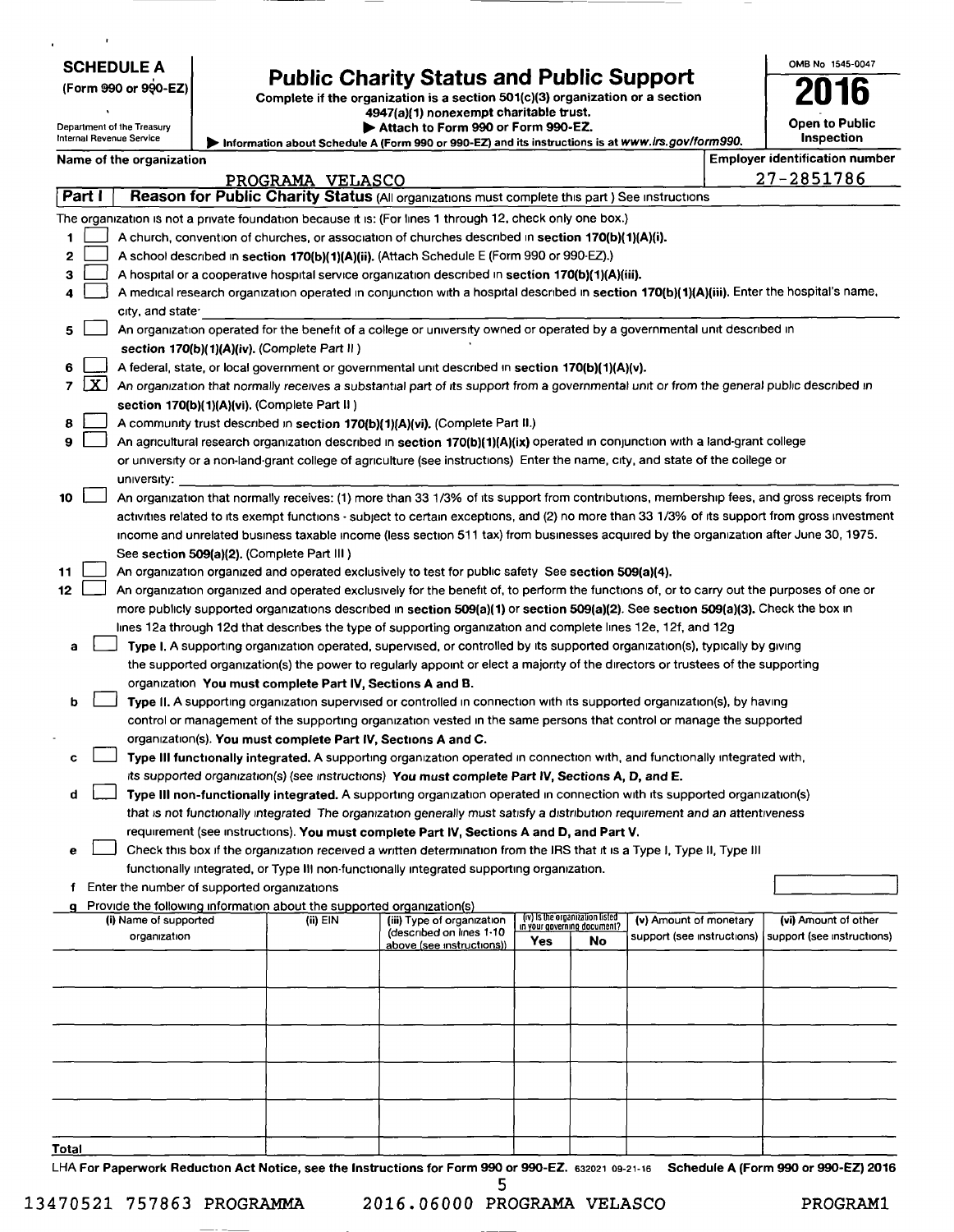### Schedule A (Form 990 or 990-EZ) 2016 PROGRAMA VELASCO 2 7 2 7 2 8 5 1 7 8 6 Page 2

 $\mathbf{r}$ 

 $\ddot{\phantom{0}}$ 

| Part II   Support Schedule for Organizations Described in Sections 170(b)(1)(A)(iv) and 170(b)(1)(A)(vi)                                        |
|-------------------------------------------------------------------------------------------------------------------------------------------------|
| (Complete only if you checked the box on line 5, 7, or 8 of Part I or if the organization failed to qualify under Part III. If the organization |
| fails to qualify under the tests listed below, please complete Part III.)                                                                       |

|    | <b>Section A. Public Support</b>                                                                                                           |                |            |                     |            |                                      |                         |
|----|--------------------------------------------------------------------------------------------------------------------------------------------|----------------|------------|---------------------|------------|--------------------------------------|-------------------------|
|    | Calendar year (or fiscal year beginning in)                                                                                                | (a) 2012       | (b) $2013$ | (c) 2014            | (d) $2015$ | (e) $2016$                           | (f) Total               |
|    | 1 Gifts, grants, contributions, and                                                                                                        |                |            |                     |            |                                      |                         |
|    | membership fees received (Do not                                                                                                           |                |            |                     |            |                                      |                         |
|    | include any "unusual grants.")                                                                                                             | 48,861.        |            | $83,688.$ 130, 159. |            | 99, 363, 114, 163.                   | 476,234.                |
|    | 2 Tax revenues levied for the organ-                                                                                                       |                |            |                     |            |                                      |                         |
|    | ization's benefit and either paid to                                                                                                       |                |            |                     |            |                                      |                         |
|    | or expended on its behalf                                                                                                                  |                |            |                     |            |                                      |                         |
|    | 3 The value of services or facilities                                                                                                      |                |            |                     |            |                                      |                         |
|    | furnished by a governmental unit to                                                                                                        |                |            |                     |            |                                      |                         |
|    | the organization without charge                                                                                                            |                |            |                     |            |                                      |                         |
| 4. | Total, Add lines 1 through 3                                                                                                               | 48,861.        | 83,688.    | 130,159.            | 99,363.    | 114, 163.                            | 476, 234.               |
| 5  | The portion of total contributions                                                                                                         |                |            |                     |            |                                      |                         |
|    | by each person (other than a                                                                                                               |                |            |                     |            |                                      |                         |
|    | governmental unit or publicly                                                                                                              |                |            |                     |            |                                      |                         |
|    | supported organization) included                                                                                                           |                |            |                     |            |                                      |                         |
|    | on line 1 that exceeds 2% of the                                                                                                           |                |            |                     |            |                                      |                         |
|    | amount shown on line 11,                                                                                                                   |                |            |                     |            |                                      |                         |
|    | column (f)                                                                                                                                 |                |            |                     |            |                                      |                         |
|    | 6 Public support. Subtract line 5 from line 4                                                                                              |                |            |                     |            |                                      | 476,234.                |
|    | <b>Section B. Total Support</b>                                                                                                            |                |            |                     |            |                                      |                         |
|    | Calendar year (or fiscal year beginning in) $\blacktriangleright$                                                                          | (a) $2012$     | $(b)$ 2013 | $(c)$ 2014          | (d) 2015   | (e) 2016                             | (f) Total               |
|    | 7 Amounts from line 4                                                                                                                      | <u>48,861.</u> | 83,688.    | 130,159.            | 99,363.    | 114,163.                             | 476,234.                |
| 8. | Gross income from interest,                                                                                                                |                |            |                     |            |                                      |                         |
|    | dividends, payments received on                                                                                                            |                |            |                     |            |                                      |                         |
|    | securities loans, rents, royalties                                                                                                         |                |            |                     |            |                                      |                         |
|    | and income from similar sources                                                                                                            |                |            |                     |            |                                      |                         |
| 9. | Net income from unrelated business                                                                                                         |                |            |                     |            |                                      |                         |
|    | activities, whether or not the                                                                                                             |                |            |                     |            |                                      |                         |
|    | business is regularly carried on                                                                                                           |                |            |                     |            |                                      |                         |
|    | 10 Other income Do not include gain                                                                                                        |                |            |                     |            |                                      |                         |
|    | or loss from the sale of capital                                                                                                           |                |            |                     |            |                                      |                         |
|    | assets (Explain in Part VI.)                                                                                                               |                |            |                     |            |                                      |                         |
|    | 11 Total support. Add lines 7 through 10                                                                                                   |                |            |                     |            |                                      | 476,234.                |
|    | 12 Gross receipts from related activities, etc. (see instructions)                                                                         |                |            |                     |            | 12                                   |                         |
|    | 13 First five years. If the Form 990 is for the organization's first, second, third, fourth, or fifth tax year as a section 501(c)(3)      |                |            |                     |            |                                      |                         |
|    | organization, check this box and stop here                                                                                                 |                |            |                     |            |                                      |                         |
|    | <b>Section C. Computation of Public Support Percentage</b>                                                                                 |                |            |                     |            |                                      |                         |
|    | 14 Public support percentage for 2016 (line 6, column (f) divided by line 11, column (f))                                                  |                |            |                     |            | 14                                   | 100.00<br>$\frac{9}{6}$ |
|    | 15 Public support percentage from 2015 Schedule A, Part II, line 14                                                                        |                |            |                     |            | 15                                   | 100.00<br>$\%$          |
|    | 16a 33 1/3% support test - 2016. If the organization did not check the box on line 13, and line 14 is 33 1/3% or more, check this box and  |                |            |                     |            |                                      |                         |
|    | stop here. The organization qualifies as a publicly supported organization                                                                 |                |            |                     |            |                                      | ►lx]                    |
|    | b 33 1/3% support test - 2015. If the organization did not check a box on line 13 or 16a, and line 15 is 33 1/3% or more, check this box   |                |            |                     |            |                                      |                         |
|    | and stop here. The organization qualifies as a publicly supported organization                                                             |                |            |                     |            |                                      |                         |
|    | 17a 10% -facts-and-circumstances test - 2016. If the organization did not check a box on line 13, 16a, or 16b, and line 14 is 10% or more, |                |            |                     |            |                                      |                         |
|    | and if the organization meets the "facts-and-circumstances" test, check this box and stop here. Explain in Part VI how the organization    |                |            |                     |            |                                      |                         |
|    | meets the "facts-and-circumstances" test. The organization qualifies as a publicly supported organization                                  |                |            |                     |            |                                      |                         |
|    | b 10% -facts-and-circumstances test - 2015. If the organization did not check a box on line 13, 16a, 16b, or 17a, and line 15 is 10% or    |                |            |                     |            |                                      |                         |
|    | more, and if the organization meets the "facts-and-circumstances" test, check this box and stop here. Explain in Part VI how the           |                |            |                     |            |                                      |                         |
|    | organization meets the "facts-and-circumstances" test. The organization qualifies as a publicly supported organization                     |                |            |                     |            |                                      |                         |
|    | 18 Private foundation. If the organization did not check a box on line 13, 16a, 16b, 17a, or 17b, check this box and see instructions      |                |            |                     |            | Schedule A (Form 990 or 990-EZ) 2016 |                         |
|    |                                                                                                                                            |                |            |                     |            |                                      |                         |

6 13470521 757863 PROGRAMMA 2016.06000 PROGRAMA VELASCO PROGRAMl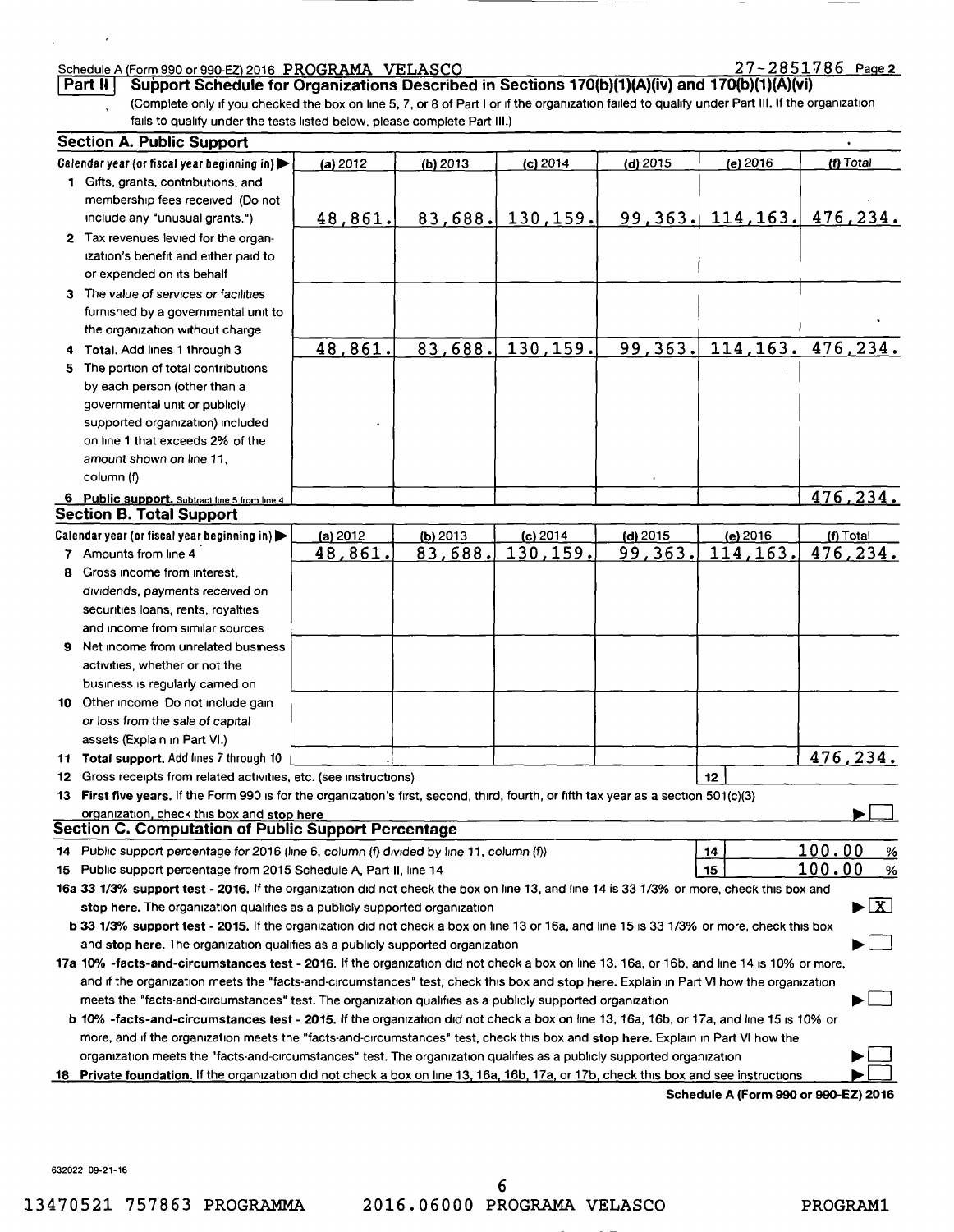#### Schedule A Form 990 or 990-EZ 2016 **PROGRAMA VELASCO** 2 7 - **2 8 51 7 8 6** Pa e **<sup>3</sup>**

 $\cdot$ 

Part III | Support Schedule for Organizations Described in Section 509(a)(2) **a** 

(Complete only if you checked the box on line 10 of Part I or if the organization failed to qualify under Part II If the organization fails to  $\mathbf{v}$ 

qualify under the tests listed below, please complete Part II.)

|    | <b>Section A. Public Support</b>                                                                                                                                                         |          |            |            |            |                                      |           |
|----|------------------------------------------------------------------------------------------------------------------------------------------------------------------------------------------|----------|------------|------------|------------|--------------------------------------|-----------|
|    | Calendar year (or fiscal year beginning in)                                                                                                                                              | (a) 2012 | $(b)$ 2013 | $(c)$ 2014 | $(d)$ 2015 | $(e)$ 2016                           | (f) Total |
|    | 1 Gifts, grants, contributions, and                                                                                                                                                      |          |            |            |            |                                      |           |
|    | membership fees received. (Do not                                                                                                                                                        |          |            |            |            |                                      |           |
|    | include any "unusual grants.")                                                                                                                                                           |          |            |            |            |                                      |           |
|    | 2 Gross receipts from admissions,<br>merchandise sold or services per-<br>formed, or facilities furnished in<br>any activity that is related to the<br>organization's tax-exempt purpose |          |            |            |            |                                      |           |
|    | 3 Gross receipts from activities that                                                                                                                                                    |          |            |            |            |                                      |           |
|    | are not an unrelated trade or bus-                                                                                                                                                       |          |            |            |            |                                      |           |
|    | iness under section 513                                                                                                                                                                  |          |            |            |            |                                      |           |
|    | 4 Tax revenues levied for the organ-                                                                                                                                                     |          |            |            |            |                                      |           |
|    | ization's benefit and either paid to<br>or expended on its behalf                                                                                                                        |          |            |            |            |                                      |           |
|    | 5 The value of services or facilities                                                                                                                                                    |          |            |            |            |                                      |           |
|    | furnished by a governmental unit to                                                                                                                                                      |          |            |            |            |                                      |           |
|    | the organization without charge                                                                                                                                                          |          |            |            |            |                                      |           |
|    | 6 Total. Add lines 1 through 5                                                                                                                                                           |          |            |            |            |                                      |           |
|    | 7a Amounts included on lines 1, 2, and                                                                                                                                                   |          |            |            |            |                                      |           |
|    | 3 received from disqualified persons                                                                                                                                                     |          |            |            |            |                                      |           |
|    | <b>b</b> Amounts Included on lines 2 and 3 received<br>from other than disqualified persons that<br>exceed the greater of \$5,000 or 1% of the<br>amount on line 13 for the year         |          |            |            |            |                                      |           |
|    | c Add lines 7a and 7b                                                                                                                                                                    |          |            |            |            |                                      |           |
|    | <b>8</b> Public support. (Subtract line 7c from line 6)                                                                                                                                  |          |            |            |            |                                      |           |
|    | <b>Section B. Total Support</b>                                                                                                                                                          |          |            |            |            |                                      |           |
|    | Calendar year (or fiscal year beginning in)                                                                                                                                              | (a) 2012 | $(b)$ 2013 | $(c)$ 2014 | $(d)$ 2015 | (e) 2016                             | (f) Total |
|    | 9 Amounts from line 6                                                                                                                                                                    |          |            |            |            |                                      |           |
|    | 10a Gross income from interest,<br>dividends, payments received on<br>securities loans, rents, royalties<br>and income from similar sources                                              |          |            |            |            |                                      |           |
|    | <b>b</b> Unrelated business taxable income                                                                                                                                               |          |            |            |            |                                      |           |
|    | (less section 511 taxes) from businesses                                                                                                                                                 |          |            |            |            |                                      |           |
|    | acquired after June 30, 1975                                                                                                                                                             |          |            |            |            |                                      |           |
|    | c Add lines 10a and 10b                                                                                                                                                                  |          |            |            |            |                                      |           |
| 11 | Net income from unrelated business<br>activities not included in line 10b,<br>Whether or not the business is<br>regularly carried on                                                     |          |            |            |            |                                      |           |
|    | 12 Other income. Do not include gain<br>or loss from the sale of capital<br>assets (Explain in Part VI.)                                                                                 |          |            |            |            |                                      |           |
|    | 13 Total support. (Add lines 9, 10c, 11, and 12)                                                                                                                                         |          |            |            |            |                                      |           |
|    | 14 First five years. If the Form 990 is for the organization's first, second, third, fourth, or fifth tax year as a section 501(c)(3) organization,                                      |          |            |            |            |                                      |           |
|    | check this box and stop here                                                                                                                                                             |          |            |            |            |                                      |           |
|    | Section C. Computation of Public Support Percentage                                                                                                                                      |          |            |            |            |                                      |           |
|    | 15 Public support percentage for 2016 (line 8, column (f) divided by line 13, column (f))                                                                                                |          |            |            |            | 15                                   | %         |
|    | 16 Public support percentage from 2015 Schedule A, Part III, line 15                                                                                                                     |          |            |            |            | 16                                   | %         |
|    | Section D. Computation of Investment Income Percentage                                                                                                                                   |          |            |            |            |                                      |           |
|    | 17 Investment income percentage for 2016 (line 10c, column (f) divided by line 13, column (f))                                                                                           |          |            |            |            | 17                                   | <u>%</u>  |
|    | 18 Investment income percentage from 2015 Schedule A, Part III, line 17                                                                                                                  |          |            |            |            | 18                                   | %         |
|    | 19a 33 1/3% support tests - 2016. If the organization did not check the box on line 14, and line 15 is more than 33 1/3%, and line 17 is not                                             |          |            |            |            |                                      |           |
|    | more than 33 1/3%, check this box and stop here. The organization qualifies as a publicly supported organization                                                                         |          |            |            |            |                                      |           |
|    | b 33 1/3% support tests - 2015. If the organization did not check a box on line 14 or line 19a, and line 16 is more than 33 1/3%, and                                                    |          |            |            |            |                                      |           |
|    | line 18 is not more than 33 1/3%, check this box and stop here. The organization qualifies as a publicly supported organization                                                          |          |            |            |            |                                      |           |
|    | 20 Private foundation. If the organization did not check a box on line 14, 19a, or 19b, check this box and see instructions                                                              |          |            |            |            |                                      |           |
|    | 632023 09-21-16                                                                                                                                                                          |          |            | 7          |            | Schedule A (Form 990 or 990-EZ) 2016 |           |

13470521 757863 **PROGRAMMA** 2016.06000 PROGRAMA VELASCO PROGRAMl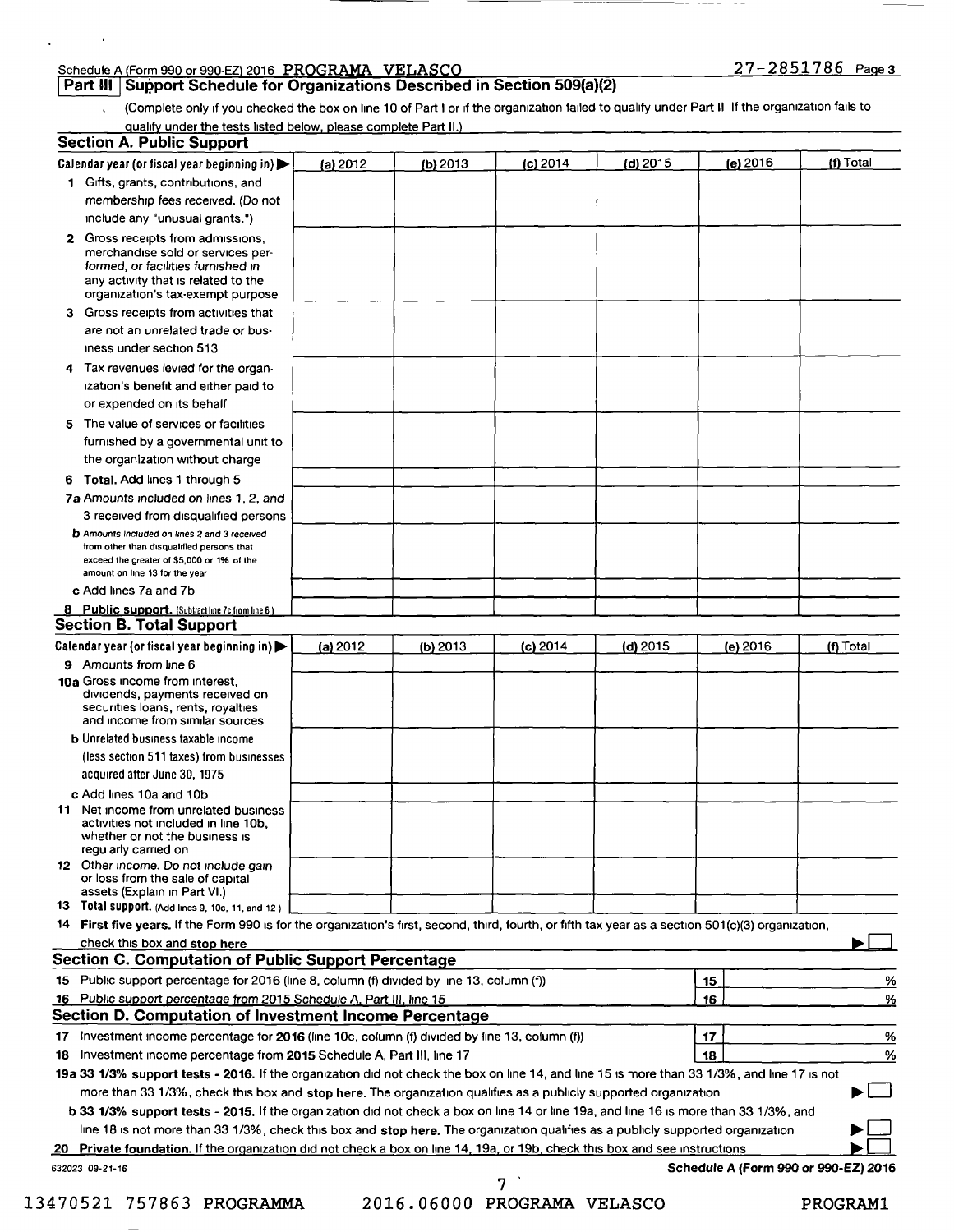#### Schedule A Form 990 or 990-EZ 2016 **PROGRAMA VELASCO**

**1** 

-- **2** 

-- **3a** 

. **3b** 

- - **3c** 

**Yes No** 

- | *+* 

- **Part IV Supporting Organizations** 
	- (Complete only ,f you checked a box in hne 12 on Part I. If you checked 12a of Part I, complete Sections **A**  and B If you checked 12b of Part I, complete Sections A and C If you checked 12c of Part I, complete Sections A, D, and E. If you checked 12d of Part I, complete Sections A and D, and complete Part V.)

#### **Section A. All Supporting Organizations**

- **1** Are all of the organization's supported organizations listed by name in the organization's governing documents? If "No," describe in Part VI how the supported organizations are designated If designated by class or purpose, descnbe the designation If histonc and continuing relationship, explain.
- 2 Did the organization have any supported organization that does not have an IRS determination of status under section 509(a)(1) or (2)? If "Yes," explain in Part VI how the organization determined that the supported organization was described in section 509(a)(1) or (2)
- **3a** Did the organization have a supported organization described in section 501(c)(4), (5), or (6)? If "Yes," answer (b) and (c) below
- **b** Did the organization confirm that each supported organization qualified under section 501(c)(4), (5), or (6) and satisfied the public support tests under section 509(a)(2)? If "Yes," describe in Part VI when and how the organization made the determination
- **C** D1d the organization ensure that all support to such organizations was used exclusively for section 170(c)(2)(B) purposes? If "Yes," explain in Part VI what controls the organization put in place to ensure such use
- 4a Was any supported organization not organized in the United States ("foreign supported organization")? If "Yes," and if you checked 12a or 12b in Part I, answer (b) and (c) below.
- b Did the organization have ultimate control and discretion in deciding whether to make grants to the foreign supported organization? If "Yes," describe in Part VI how the organization had such control and discretion despite being controlled or supervised by or in connection with its supported organizations
- c Did the organization support any foreign supported organization that does not have an IRS determination under sections 501(c)(3) and 509(a)(1) or (2)? If "Yes," explain in Part VI what controls the organization used to ensure that all support to the foreign supported organization was used exclusively for section 170(c)(2)(B) purposes
- **5a** D1d the organization add, substitute, or remove any supported organizations during the tax year? If "Yes," answer (b) and (c) below (if applicable). Also, provide detail in Part VI, including (i) the names and EIN numbers of the supported organizations added, substituted, or removed, *(ii)* the reasons for each such action; *(iii)* the authonty under the organization's organizing document authorizing such action, and *(iv)* how the action was accomplished (such as by amendment to the organizing document).
- b **Type** I **or Type** II **only.** Was any added or substituted supported organization part of a class already designated in the organization's organizing document?
- c Substitutions only. Was the substitution the result of an event beyond the organization's control?
- 6 Did the organization provide support (whether in the form of grants or the provision of services or facilities) to anyone other than (i) its supported organizations, (ii) individuals that are part of the charitable class benefited by one or more of its supported organizations, or (iii) other supporting organizations that also support or benefit one or more of the filing organization's supported organizations? If "Yes," provide detail in **Part VI.**
- 7 Did the organization provide a grant, loan, compensation, or other similar payment to a substantial contributor (defined in section 4958(c)(3)(C)), a family member of a substantial contributor, or a 35% controlled entity with regard to a substantial contributor? If "Yes," complete Part I of Schedule L (Form 990 or 990-EZ).
- 8 Did the organization make a loan to a disqualified person (as defined in section 4958) not described in line 7? If "Yes," complete Part I of Schedule L (Form 990 or 990-EZ)
- **9a** Was the organization controlled directly or indirectly at any time during the tax year by one or more disqualified persons as defined in section 4946 (other than foundation managers and organizations described in section 509(a)(1) or (2))? If "Yes," provide detail in Part VI.
- **b** Did one or more disqualified persons (as defined in line 9a) hold a controlling interest in any entity in which the supporting organization had an interest? If "Yes," provide detail in Part VI.
- c Did a disqualified person (as defined in line 9a) have an ownership interest in, or derive any personal benefit from, assets in which the supporting organization also had an interest? If "Yes," provide detail in Part VI.
- **10a** Was the organization subject to the excess business holdings rules of section 4943 because of section 4943(f) (regarding certain Type II supporting organizations, and all Type III non-functionally integrated supporting organizations)? If "Yes," answer 10b below.
	- b Did the organization have any excess business holdings in the tax year? (Use Schedule C, Form 4720, to determine whether the organization had excess business holdings)

13470521 757863 PROGRAMMA 2016.06000 PROGRAMA VELASCO PROGRAM!

8

## 632024 09-21-16 Schedule A (Form 990 or **990-EZ) 2016**

-- - - -- - - **4a**  - **4b**  ~ **4c**  ' f -- ..... \_ - .. **5a 5b 5c**  I -- - - -- - **<sup>6</sup>** ! --~ - -- - - **7**  - - - - <sup>J</sup> **8 9a**  -- - **9b**  ' --- -- - - , **9c**  --- .,.\_ -- - - **10a**  . -- **10b**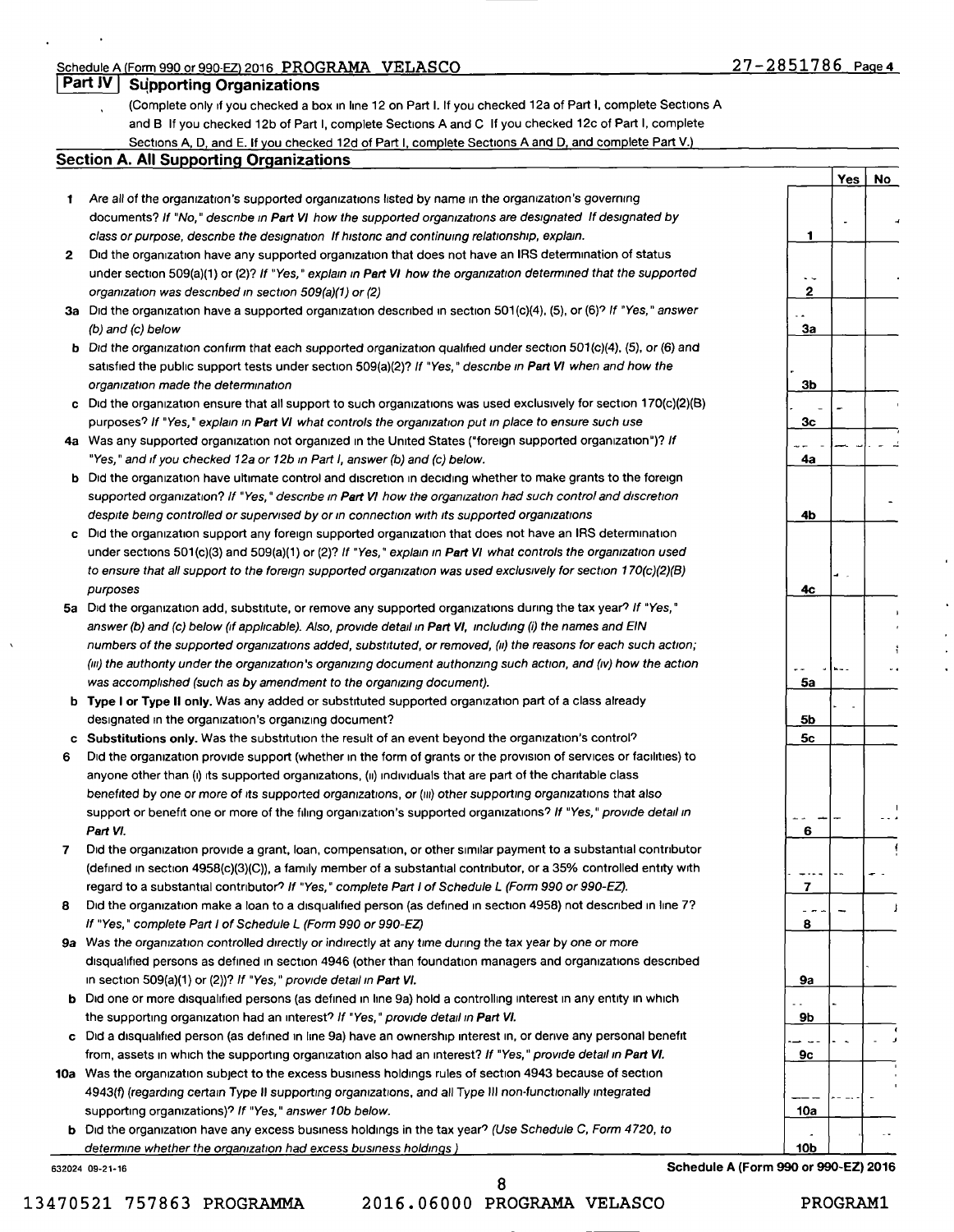2016 PROGRAMA VELASCO **2016** Page 5

 $\sim 10^{-10}$  m  $^{-1}$ 

 $\mathbf{r}$ 

 $\|$  $\frac{1}{4}$  $\frac{1}{4}$ 

 $\bar{1}$  $\bar{z}$ 

 $\hat{\mathbf{r}}$ 

 $\bar{\mathbb{L}}$ 

|    | Part IV<br><b>Supporting Organizations (continued)</b>                                                                          |                 |            |    |
|----|---------------------------------------------------------------------------------------------------------------------------------|-----------------|------------|----|
|    |                                                                                                                                 |                 | Yes        | No |
| 11 | Has the organization accepted a gift or contribution from any of the following persons?                                         |                 |            |    |
|    | a A person who directly or indirectly controls, either alone or together with persons described in (b) and (c)                  |                 |            |    |
|    | below, the governing body of a supported organization?                                                                          | <b>11a</b>      |            |    |
|    | b A family member of a person described in (a) above?                                                                           | 11 <sub>b</sub> |            |    |
|    | c A 35% controlled entity of a person described in (a) or (b) above? If "Yes" to a, b, or c, provide detail in Part VI.         | 11c             |            |    |
|    | <b>Section B. Type I Supporting Organizations</b>                                                                               |                 |            |    |
|    |                                                                                                                                 |                 | Yes        | No |
| 1  | Did the directors, trustees, or membership of one or more supported organizations have the power to                             |                 |            |    |
|    | regularly appoint or elect at least a majority of the organization's directors or trustees at all times during the              |                 |            |    |
|    | tax year? If "No," descnbe in Part VI how the supported organization(s) effectively operated, supervised, or                    |                 |            |    |
|    | controlled the organization's activities. If the organization had more than one supported organization,                         |                 |            |    |
|    | describe how the powers to appoint and/or remove directors or trustees were allocated among the supported                       |                 |            |    |
|    | organizations and what conditions or restrictions, if any, applied to such powers during the tax year                           | 1               |            |    |
| 2  | Did the organization operate for the benefit of any supported organization other than the supported                             |                 |            |    |
|    | organization(s) that operated, supervised, or controlled the supporting organization? If "Yes," explain in                      |                 |            |    |
|    | Part VI how providing such benefit carned out the purposes of the supported organization(s) that operated,                      |                 |            |    |
|    | supervised, or controlled the supporting organization                                                                           | 2               |            |    |
|    | <b>Section C. Type II Supporting Organizations</b>                                                                              |                 |            |    |
|    |                                                                                                                                 |                 | <b>Yes</b> | No |
| 1  | Were a majority of the organization's directors or trustees during the tax year also a majority of the directors                |                 |            |    |
|    | or trustees of each of the organization's supported organization(s)? If "No," describe in Part VI how control                   |                 |            |    |
|    | or management of the supporting organization was vested in the same persons that controlled or managed                          |                 |            |    |
|    | the supported organization(s).                                                                                                  | 1               |            |    |
|    | <b>Section D. All Type III Supporting Organizations</b>                                                                         |                 |            |    |
|    |                                                                                                                                 |                 | <b>Yes</b> | No |
| 1  | Did the organization provide to each of its supported organizations, by the last day of the fifth month of the                  |                 |            |    |
|    | organization's tax year, (i) a written notice describing the type and amount of support provided during the prior tax           |                 |            |    |
|    | year, (ii) a copy of the Form 990 that was most recently filed as of the date of notification, and (iii) copies of the          |                 |            |    |
|    | organization's governing documents in effect on the date of notification, to the extent not previously provided?                | 1               |            |    |
| 2  | Were any of the organization's officers, directors, or trustees either (i) appointed or elected by the supported                |                 | ÷          |    |
|    | organization(s) or (ii) serving on the governing body of a supported organization? If "No," explain in Part VI how              |                 |            |    |
|    | the organization maintained a close and continuous working relationship with the supported organization(s).                     | $\mathbf{2}$    |            |    |
| з  | By reason of the relationship described in (2), did the organization's supported organizations have a                           |                 |            |    |
|    | significant voice in the organization's investment policies and in directing the use of the organization's                      |                 | مد         |    |
|    | income or assets at all times during the tax year? If "Yes," describe in Part VI the role the organization's                    |                 |            |    |
|    | supported organizations played in this regard.                                                                                  | 3               | ۰.         |    |
|    | Section E. Type III Functionally Integrated Supporting Organizations                                                            |                 |            |    |
| 1  | Check the box next to the method that the organization used to satisfy the Integral Part Test during the yeafsee Instructions). |                 |            |    |
|    | The organization satisfied the Activities Test. Complete line 2 below                                                           |                 |            |    |
| a  |                                                                                                                                 |                 |            |    |
| b  | The organization is the parent of each of its supported organizations Complete line 3 below.                                    |                 |            |    |
| c  | The organization supported a governmental entity Describe in Part VI how you supported a government entity (see instructions).  |                 |            |    |
| 2  | Activities Test Answer (a) and (b) below.                                                                                       |                 | <b>Yes</b> | No |
| а  | Did substantially all of the organization's activities during the tax year directly further the exempt purposes of              |                 |            |    |
|    | the supported organization(s) to which the organization was responsive? If "Yes," then in Part VI identify                      |                 |            |    |
|    | those supported organizations and explain<br>how these activities directly furthered their exempt purposes,                     |                 |            |    |
|    | how the organization was responsive to those supported organizations, and how the organization determined                       |                 | $\sim$ .   |    |
|    | that these activities constituted substantially all of its activities.                                                          | 2а              |            |    |
| b  | Did the activities described in (a) constitute activities that, but for the organization's involvement, one or more             |                 |            |    |
|    | of the organization's supported organization(s) would have been engaged in? If "Yes," explain in Part VI the                    |                 |            |    |
|    | reasons for the organization's position that its supported organization(s) would have engaged in these                          |                 |            |    |
|    | activities but for the organization's involvement.                                                                              | 2b              |            |    |
| з  | Parent of Supported Organizations Answer (a) and (b) below.                                                                     |                 |            |    |
| а  | Did the organization have the power to regularly appoint or elect a majority of the officers, directors, or                     |                 |            |    |
|    | trustees of each of the supported organizations? Provide details in Part VI.                                                    | За              |            |    |
| b  | Did the organization exercise a substantial degree of direction over the policies, programs, and activities of each             |                 |            |    |
|    | of its supported organizations? If "Yes," describe in Part VI the role played by the organization in this regard                | Зb              |            |    |
|    | Schedule A (Form 990 or 990-EZ) 2016<br>632025 09-21-16                                                                         |                 |            |    |

9 13470521 757863 PROGRAMMA 2016.06000 PROGRAMA VELASCO PROGRAMl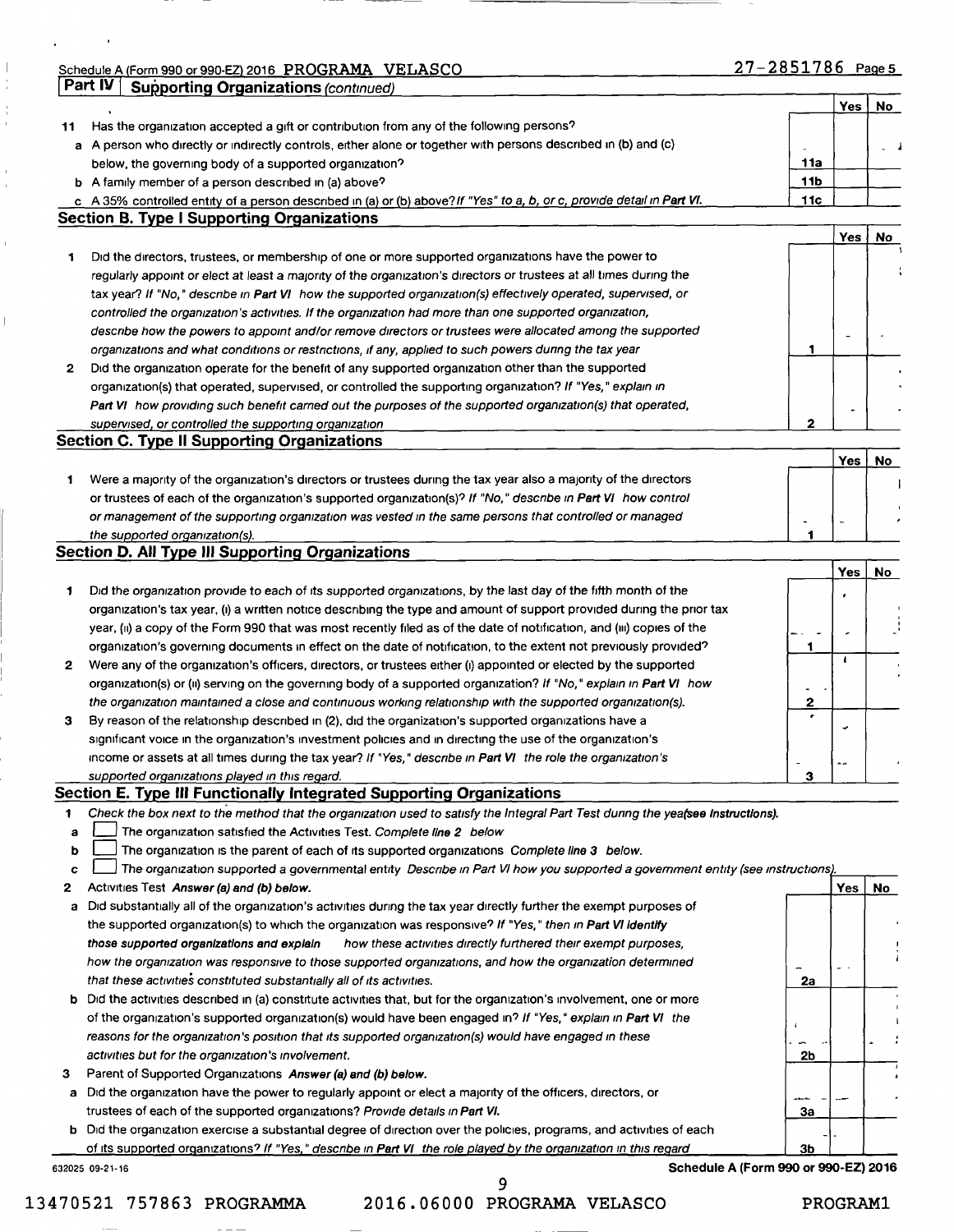| Schedule A (Form 990 or 990-EZ) 2016 PROGRAMA VELASCO                                                                                                  |                         |                | $27 - 2851786$ Page 6          |
|--------------------------------------------------------------------------------------------------------------------------------------------------------|-------------------------|----------------|--------------------------------|
| Part V<br>Type III Non-Functionally Integrated 509(a)(3) Supporting Organizations                                                                      |                         |                |                                |
| Check here if the organization satisfied the Integral Part Test as a qualifying trust on Nov. 20, 1970 (explain in Part VI) See instructions. All<br>1 |                         |                |                                |
| other Type III non-functionally integrated supporting organizations must complete Sections A through E                                                 |                         |                |                                |
| <b>Section A - Adjusted Net Income</b>                                                                                                                 |                         | (A) Prior Year | (B) Current Year<br>(optional) |
| Net short-term capital gain<br>1                                                                                                                       | 1                       |                |                                |
| Recoveries of prior-year distributions<br>2                                                                                                            | $\mathbf{z}$            |                |                                |
| Other gross income (see instructions)<br>З.                                                                                                            | 3                       |                |                                |
| Add lines 1 through 3<br>4                                                                                                                             | 4                       |                |                                |
| 5<br>Depreciation and depletion                                                                                                                        | 5                       |                |                                |
| Portion of operating expenses paid or incurred for production or<br>6                                                                                  |                         |                |                                |
| collection of gross income or for management, conservation, or                                                                                         |                         |                |                                |
| maintenance of property held for production of income (see instructions)                                                                               | 6                       |                |                                |
| Other expenses (see instructions)<br>$\mathbf{7}$                                                                                                      | $\overline{ }$          |                |                                |
| Adjusted Net Income (subtract lines 5, 6, and 7 from line 4)<br>8                                                                                      | 8                       |                |                                |
| <b>Section B - Minimum Asset Amount</b>                                                                                                                |                         | (A) Prior Year | (B) Current Year<br>(optional) |
| Aggregate fair market value of all non-exempt-use assets (see<br>1                                                                                     |                         |                |                                |
| instructions for short tax year or assets held for part of year).                                                                                      |                         |                |                                |
| a Average monthly value of securities                                                                                                                  | 1a                      |                |                                |
| <b>b</b> Average monthly cash balances                                                                                                                 | 1b                      |                |                                |
| c Fair market value of other non-exempt-use assets                                                                                                     | 1c                      |                |                                |
| d Total (add lines 1a, 1b, and 1c)                                                                                                                     | 1d                      |                |                                |
| e Discount claimed for blockage or other                                                                                                               |                         |                | $\lambda$                      |
| factors (explain in detail in Part VI):                                                                                                                |                         |                |                                |
| Acquisition indebtedness applicable to non-exempt-use assets<br>$\mathbf{2}^-$                                                                         | 2                       |                |                                |
| Subtract line 2 from line 1d<br>З.                                                                                                                     | 3                       |                |                                |
| Cash deemed held for exempt use. Enter 1-1/2% of line 3 (for greater amount,<br>4                                                                      |                         |                |                                |
| see instructions)                                                                                                                                      | 4                       |                |                                |
| Net value of non-exempt-use assets (subtract line 4 from line 3)<br>5                                                                                  | 5                       |                |                                |
| Multiply line 5 by .035<br>6                                                                                                                           | 6                       |                |                                |
| Recoveries of prior-year distributions<br>7                                                                                                            | $\overline{\mathbf{z}}$ |                |                                |
| Minimum Asset Amount (add line 7 to line 6)<br>8                                                                                                       | 8                       |                |                                |
| <b>Section C - Distributable Amount</b>                                                                                                                |                         |                | <b>Current Year</b>            |
| Adjusted net income for prior year (from Section A, line 8, Column A)<br>-1                                                                            | 1                       |                |                                |
| Enter 85% of line 1<br>2                                                                                                                               | 2                       |                |                                |
| Minimum asset amount for prior year (from Section B, line 8, Column A)<br>3                                                                            | 3                       |                |                                |
| Enter greater of line 2 or line 3<br>4                                                                                                                 | 4                       |                |                                |
| Income tax imposed in prior year<br>5                                                                                                                  | 5                       |                |                                |
| Distributable Amount. Subtract line 5 from line 4, unless subject to<br>6                                                                              |                         |                |                                |
| emergency temporary reduction (see instructions)                                                                                                       | 6                       |                |                                |
| $\overline{7}$<br>Check here if the current year is the organization's first as a non-functionally integrated Type III supporting organization (see    |                         |                |                                |

instructions)

 $\mathcal{L}(\mathcal{L})$  and  $\mathcal{L}(\mathcal{L})$  .

 $\bar{A}$ 

**Schedule A (Form 990 or 990-EZ) 2016** 

632026 09-21-16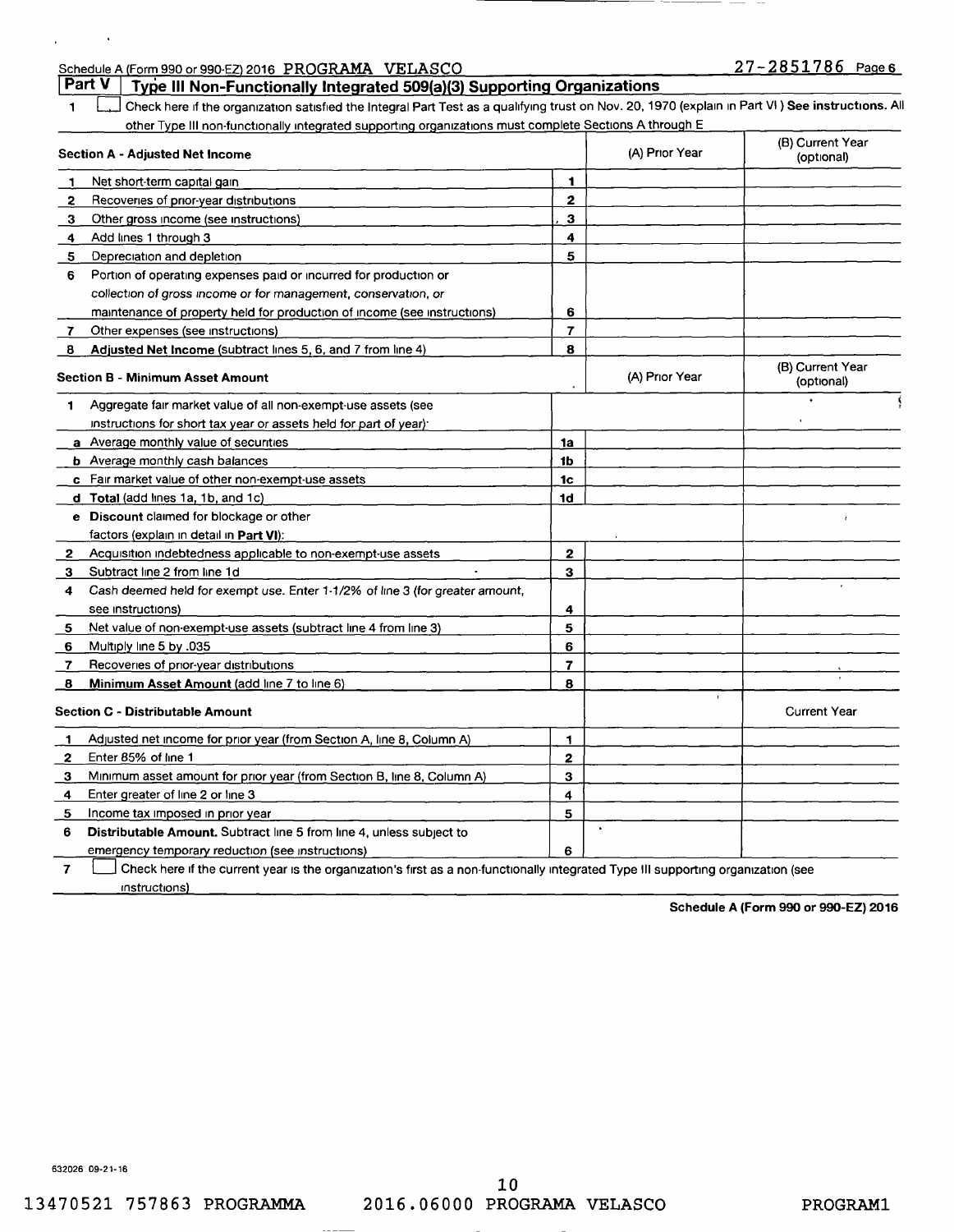|   | Schedule A (Form 990 or 990-EZ) 2016 PROGRAMA VELASCO                                         | 27-2851786 F        |
|---|-----------------------------------------------------------------------------------------------|---------------------|
|   | Part V<br>Type III Non-Functionally Integrated 509(a)(3) Supporting Organizations (continued) |                     |
|   | <b>Section D - Distributions</b>                                                              | <b>Current Year</b> |
|   | Amounts paid to supported organizations to accomplish exempt purposes                         |                     |
| 2 | Amounts paid to perform activity that directly furthers exempt purposes of supported          |                     |
|   | organizations, in excess of income from activity                                              |                     |
|   | Administrative expenses paid to accomplish exempt purposes of supported organizations         |                     |
|   | Amounts paid to acquire exempt-use assets                                                     |                     |
| 5 | Qualified set-aside amounts (prior IRS approval required)                                     |                     |
| 6 | Other distributions (describe in Part VI). See instructions                                   |                     |
|   | Total annual distributions. Add lines 1 through 6                                             |                     |
| 8 | Distributions to attentive supported organizations to which the organization is responsive    |                     |
|   | (provide details in Part VI) See instructions                                                 |                     |

| 9            | Distributable amount for 2016 from Section C, line 6                                                                      |                                    |                                               |                                                  |
|--------------|---------------------------------------------------------------------------------------------------------------------------|------------------------------------|-----------------------------------------------|--------------------------------------------------|
| 10           | Line 8 amount divided by Line 9 amount                                                                                    |                                    |                                               |                                                  |
|              | <b>Section E - Distribution Allocations (see instructions)</b>                                                            | (i)<br><b>Excess Distributions</b> | (ii)<br><b>Underdistributions</b><br>Pre-2016 | (iii)<br><b>Distributable</b><br>Amount for 2016 |
| 1            | Distributable amount for 2016 from Section C, line 6                                                                      |                                    |                                               |                                                  |
| $\mathbf{2}$ | Underdistributions, if any, for years prior to 2016 (reason-<br>able cause required-explain in Part VI). See instructions |                                    |                                               |                                                  |
| 3            | Excess distributions carryover, if any, to 2016                                                                           |                                    |                                               |                                                  |
| a            |                                                                                                                           |                                    |                                               |                                                  |
| b            |                                                                                                                           |                                    |                                               |                                                  |
|              | c From 2013                                                                                                               |                                    |                                               |                                                  |
|              | d From 2014                                                                                                               |                                    |                                               |                                                  |
|              | e From 2015                                                                                                               |                                    |                                               |                                                  |
|              | f Total of lines 3a through e                                                                                             |                                    |                                               |                                                  |
|              | g Applied to underdistributions of prior years                                                                            |                                    |                                               |                                                  |
|              | h Applied to 2016 distributable amount                                                                                    |                                    |                                               |                                                  |
| j.           | Carryover from 2011 not applied (see instructions)                                                                        |                                    |                                               |                                                  |
|              | Remainder. Subtract lines 3g, 3h, and 3i from 3f.                                                                         |                                    |                                               |                                                  |
| 4            | Distributions for 2016 from Section D.                                                                                    |                                    |                                               | $\mathbf{v}$                                     |
|              | \$<br>line 7                                                                                                              |                                    |                                               |                                                  |
|              | a Applied to underdistributions of prior years                                                                            |                                    |                                               |                                                  |
|              | b Applied to 2016 distributable amount                                                                                    |                                    |                                               |                                                  |
|              | c Remainder Subtract lines 4a and 4b from 4                                                                               |                                    |                                               |                                                  |
| 5            | Remaining underdistributions for years prior to 2016, if                                                                  |                                    |                                               |                                                  |
|              | any. Subtract lines 3g and 4a from line 2 For result greater                                                              |                                    |                                               |                                                  |
|              | than zero, explain in Part VI. See instructions                                                                           |                                    |                                               |                                                  |
| 6            | Remaining underdistributions for 2016. Subtract lines 3h                                                                  |                                    |                                               |                                                  |
|              | and 4b from line 1 For result greater than zero, explain in                                                               |                                    |                                               |                                                  |
|              | Part VI See instructions                                                                                                  |                                    |                                               |                                                  |
| 7            | <b>Excess distributions carryover to 2017.</b> Add lines 3<br>and 4c                                                      |                                    |                                               |                                                  |
| 8            | Breakdown of line 7:                                                                                                      |                                    |                                               |                                                  |
| a            |                                                                                                                           |                                    |                                               |                                                  |
|              | <b>b</b> Excess from 2013                                                                                                 |                                    |                                               |                                                  |
|              | c Excess from 2014                                                                                                        |                                    |                                               |                                                  |
|              | d Excess from 2015                                                                                                        |                                    |                                               | $\Delta$                                         |
|              | e Excess from 2016                                                                                                        |                                    |                                               |                                                  |

**Schedule A (Form 990 or 990-EZ) 2016** 

632027 09-21-16

 $\begin{array}{c} \hline \end{array}$ 

Schedule 27-2851786 Page 7<br>United A (Form 1990)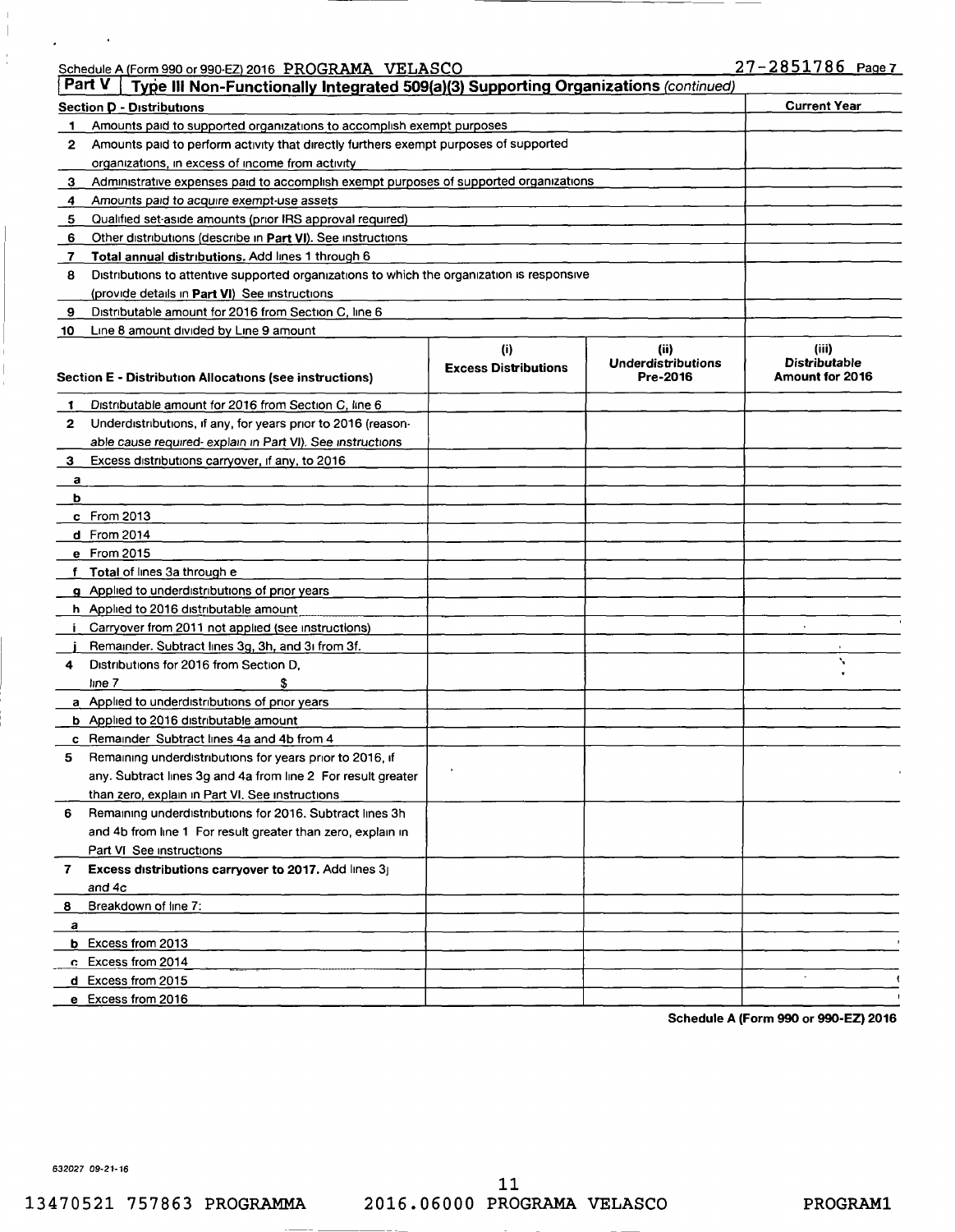| Part VI         | Schedule A (Form 990 or 990-EZ) 2016 PROGRAMA VELASCO                                                                                                                                                                                                                                                                                                                                                                                                                                                                   |                             |                |                                      | 27-2851786 Page 8 |  |
|-----------------|-------------------------------------------------------------------------------------------------------------------------------------------------------------------------------------------------------------------------------------------------------------------------------------------------------------------------------------------------------------------------------------------------------------------------------------------------------------------------------------------------------------------------|-----------------------------|----------------|--------------------------------------|-------------------|--|
|                 | Supplemental Information. Provide the explanations required by Part II, line 10, Part II, line 17a or 17b, Part III, line 12;<br>Part IV, Section A, lines 1, 2, 3b, 3c, 4b, 4c, 5a, 6, 9a, 9b, 9c, 11a, 11b, and 11c; Part IV, S<br>line 1, Part IV, Section D, lines 2 and 3, Part IV, Section E, lines 1c, 2a, 2b, 3a, and 3b, Part V, line 1; Part V, Section B, line 1e, Part V,<br>Section D, lines 5, 6, and 8; and Part V, Section E, lines 2, 5, and 6 Also complete this part for any additional information. |                             |                |                                      |                   |  |
|                 | (See instructions)<br>٠                                                                                                                                                                                                                                                                                                                                                                                                                                                                                                 |                             | $\blacksquare$ |                                      |                   |  |
|                 |                                                                                                                                                                                                                                                                                                                                                                                                                                                                                                                         |                             |                |                                      |                   |  |
|                 |                                                                                                                                                                                                                                                                                                                                                                                                                                                                                                                         |                             |                |                                      |                   |  |
|                 |                                                                                                                                                                                                                                                                                                                                                                                                                                                                                                                         |                             |                |                                      |                   |  |
|                 |                                                                                                                                                                                                                                                                                                                                                                                                                                                                                                                         |                             |                |                                      |                   |  |
|                 |                                                                                                                                                                                                                                                                                                                                                                                                                                                                                                                         |                             |                |                                      |                   |  |
|                 |                                                                                                                                                                                                                                                                                                                                                                                                                                                                                                                         |                             |                |                                      |                   |  |
|                 |                                                                                                                                                                                                                                                                                                                                                                                                                                                                                                                         |                             |                |                                      |                   |  |
|                 |                                                                                                                                                                                                                                                                                                                                                                                                                                                                                                                         |                             |                |                                      |                   |  |
|                 |                                                                                                                                                                                                                                                                                                                                                                                                                                                                                                                         |                             |                |                                      |                   |  |
|                 |                                                                                                                                                                                                                                                                                                                                                                                                                                                                                                                         |                             |                |                                      |                   |  |
|                 |                                                                                                                                                                                                                                                                                                                                                                                                                                                                                                                         |                             |                |                                      |                   |  |
|                 |                                                                                                                                                                                                                                                                                                                                                                                                                                                                                                                         |                             |                |                                      |                   |  |
|                 |                                                                                                                                                                                                                                                                                                                                                                                                                                                                                                                         |                             |                |                                      |                   |  |
|                 |                                                                                                                                                                                                                                                                                                                                                                                                                                                                                                                         |                             |                |                                      |                   |  |
|                 |                                                                                                                                                                                                                                                                                                                                                                                                                                                                                                                         |                             |                |                                      |                   |  |
|                 |                                                                                                                                                                                                                                                                                                                                                                                                                                                                                                                         |                             |                |                                      |                   |  |
|                 | $\sim$                                                                                                                                                                                                                                                                                                                                                                                                                                                                                                                  |                             |                |                                      |                   |  |
|                 |                                                                                                                                                                                                                                                                                                                                                                                                                                                                                                                         |                             |                |                                      | ٠<br>$\mathbf{r}$ |  |
|                 |                                                                                                                                                                                                                                                                                                                                                                                                                                                                                                                         |                             |                |                                      |                   |  |
|                 |                                                                                                                                                                                                                                                                                                                                                                                                                                                                                                                         |                             |                |                                      |                   |  |
|                 |                                                                                                                                                                                                                                                                                                                                                                                                                                                                                                                         |                             |                |                                      |                   |  |
|                 |                                                                                                                                                                                                                                                                                                                                                                                                                                                                                                                         |                             |                |                                      |                   |  |
|                 |                                                                                                                                                                                                                                                                                                                                                                                                                                                                                                                         |                             |                |                                      |                   |  |
|                 |                                                                                                                                                                                                                                                                                                                                                                                                                                                                                                                         |                             |                |                                      |                   |  |
|                 |                                                                                                                                                                                                                                                                                                                                                                                                                                                                                                                         |                             |                |                                      |                   |  |
|                 |                                                                                                                                                                                                                                                                                                                                                                                                                                                                                                                         |                             |                |                                      |                   |  |
|                 |                                                                                                                                                                                                                                                                                                                                                                                                                                                                                                                         |                             |                |                                      |                   |  |
|                 |                                                                                                                                                                                                                                                                                                                                                                                                                                                                                                                         |                             |                |                                      |                   |  |
|                 |                                                                                                                                                                                                                                                                                                                                                                                                                                                                                                                         |                             |                |                                      | $\bullet$ .       |  |
|                 |                                                                                                                                                                                                                                                                                                                                                                                                                                                                                                                         |                             |                |                                      |                   |  |
|                 |                                                                                                                                                                                                                                                                                                                                                                                                                                                                                                                         |                             |                |                                      |                   |  |
|                 |                                                                                                                                                                                                                                                                                                                                                                                                                                                                                                                         |                             |                |                                      |                   |  |
|                 |                                                                                                                                                                                                                                                                                                                                                                                                                                                                                                                         |                             |                |                                      |                   |  |
|                 |                                                                                                                                                                                                                                                                                                                                                                                                                                                                                                                         |                             |                |                                      |                   |  |
|                 |                                                                                                                                                                                                                                                                                                                                                                                                                                                                                                                         |                             | $\bullet$      |                                      |                   |  |
|                 |                                                                                                                                                                                                                                                                                                                                                                                                                                                                                                                         |                             |                |                                      |                   |  |
|                 |                                                                                                                                                                                                                                                                                                                                                                                                                                                                                                                         |                             |                |                                      |                   |  |
|                 |                                                                                                                                                                                                                                                                                                                                                                                                                                                                                                                         |                             |                |                                      |                   |  |
|                 |                                                                                                                                                                                                                                                                                                                                                                                                                                                                                                                         |                             |                |                                      |                   |  |
|                 |                                                                                                                                                                                                                                                                                                                                                                                                                                                                                                                         |                             |                |                                      |                   |  |
|                 |                                                                                                                                                                                                                                                                                                                                                                                                                                                                                                                         |                             |                |                                      |                   |  |
|                 |                                                                                                                                                                                                                                                                                                                                                                                                                                                                                                                         |                             |                |                                      |                   |  |
|                 |                                                                                                                                                                                                                                                                                                                                                                                                                                                                                                                         |                             |                |                                      |                   |  |
|                 |                                                                                                                                                                                                                                                                                                                                                                                                                                                                                                                         |                             |                |                                      |                   |  |
|                 |                                                                                                                                                                                                                                                                                                                                                                                                                                                                                                                         |                             |                |                                      |                   |  |
|                 |                                                                                                                                                                                                                                                                                                                                                                                                                                                                                                                         |                             |                |                                      |                   |  |
|                 |                                                                                                                                                                                                                                                                                                                                                                                                                                                                                                                         |                             |                | Schedule A (Form 990 or 990-EZ) 2016 |                   |  |
| 632028 09-21-16 |                                                                                                                                                                                                                                                                                                                                                                                                                                                                                                                         | 12                          |                |                                      |                   |  |
|                 | 13470521 757863 PROGRAMMA                                                                                                                                                                                                                                                                                                                                                                                                                                                                                               | 2016.06000 PROGRAMA VELASCO |                |                                      | PROGRAM1          |  |

 $\bar{\epsilon}$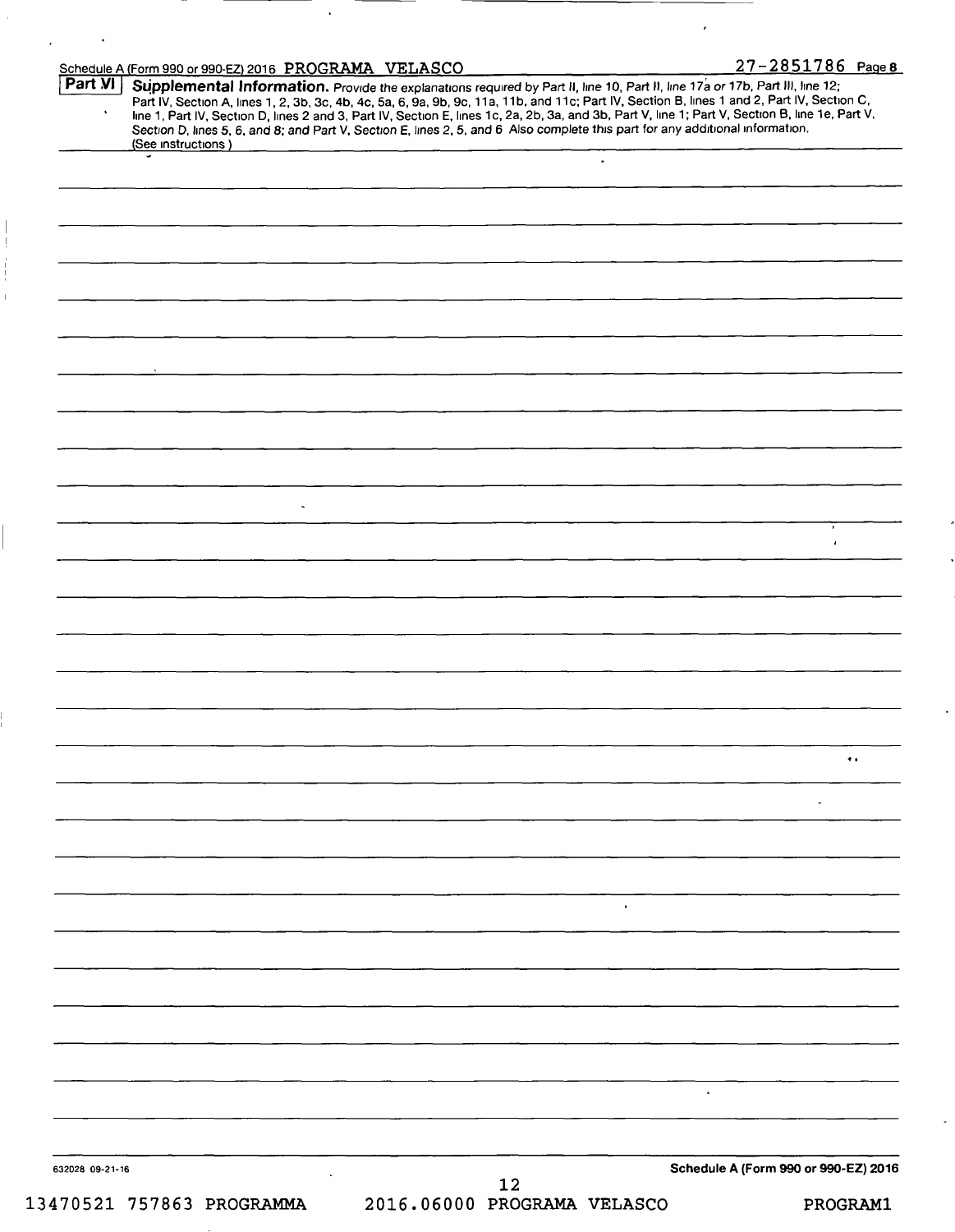| (Form 990 or 990-EZ)<br>Department'of the Treasury   | Supplemental Information to Form 990 or 990-EZ<br>Complete to provide information for responses to specific questions on<br>Form 990 or 990-EZ or to provide any additional information.<br>Attach to Form 990 or 990-EZ. |              | ĥ<br>Open to Public                                 |
|------------------------------------------------------|---------------------------------------------------------------------------------------------------------------------------------------------------------------------------------------------------------------------------|--------------|-----------------------------------------------------|
| Internal Revenue Service<br>Name of the organization | Information about Schedule O (Form 990 or 990-EZ) and its instructions is at www.irs.gov/form990.                                                                                                                         |              | Inspection<br><b>Employer identification number</b> |
|                                                      | PROGRAMA VELASCO                                                                                                                                                                                                          |              | 27-2851786                                          |
|                                                      | FORM 990-EZ, PART I, LINE 16, OTHER EXPENSES:                                                                                                                                                                             |              |                                                     |
|                                                      | DESCRIPTION OF OTHER EXPENSES:                                                                                                                                                                                            |              | <b>AMOUNT:</b>                                      |
|                                                      | OFFICE EXPENSES, BANK CHARGES AND MERCHANT FEES                                                                                                                                                                           |              | 3,273.                                              |
| FUNDRAISING EXPENSE                                  |                                                                                                                                                                                                                           |              | 603.                                                |
| SCHOLARSHIP EXPENSE                                  |                                                                                                                                                                                                                           |              | 16,402.                                             |
|                                                      | PROGRAM SUPPLIES & EXPENSES                                                                                                                                                                                               |              | 12,818.                                             |
| MARKETING EXPENSE                                    |                                                                                                                                                                                                                           |              | 502.                                                |
| <b>TRAVEL</b>                                        |                                                                                                                                                                                                                           |              | 1,821.                                              |
| STATE REGISTRATIONS                                  |                                                                                                                                                                                                                           |              | 30.                                                 |
| <b>CONFERENCES</b>                                   |                                                                                                                                                                                                                           |              | 225.                                                |
|                                                      |                                                                                                                                                                                                                           |              | 26.                                                 |
| <b>INSURANCE</b>                                     | TOTAL TO FORM 990-EZ, LINE 16                                                                                                                                                                                             |              |                                                     |
|                                                      | FORM 990-EZ, PART I, LINE 20,<br>CHANGES IN NET ASSETS:                                                                                                                                                                   |              |                                                     |
|                                                      | CHANGES IN NET ASSETS OR FUND BALANCES:                                                                                                                                                                                   |              | 35,700.<br><u>AMOUNT:</u>                           |
| UNREALIZED GAINS                                     |                                                                                                                                                                                                                           |              |                                                     |
|                                                      | FORM 990-EZ, PART II, LINE 24, OTHER ASSETS:                                                                                                                                                                              |              | <u>10.</u>                                          |
| DESCRIPTION                                          | $\Lambda$ and $\Lambda$                                                                                                                                                                                                   | BEG. OF YEAR |                                                     |
| PAYROLL DEPOSIT                                      |                                                                                                                                                                                                                           | 0.           | END OF YEAR<br>1,786.                               |
|                                                      | FORM 990-EZ, PART II, LINE 26, OTHER LIABILITIES:                                                                                                                                                                         |              |                                                     |
| DESCRIPTION                                          |                                                                                                                                                                                                                           | BEG. OF YEAR | END OF YEAR                                         |
| PAYROLL TAXES                                        |                                                                                                                                                                                                                           | 889.         | 1,522.                                              |

 $\frac{1}{1}$ 

 $\frac{1}{4}$